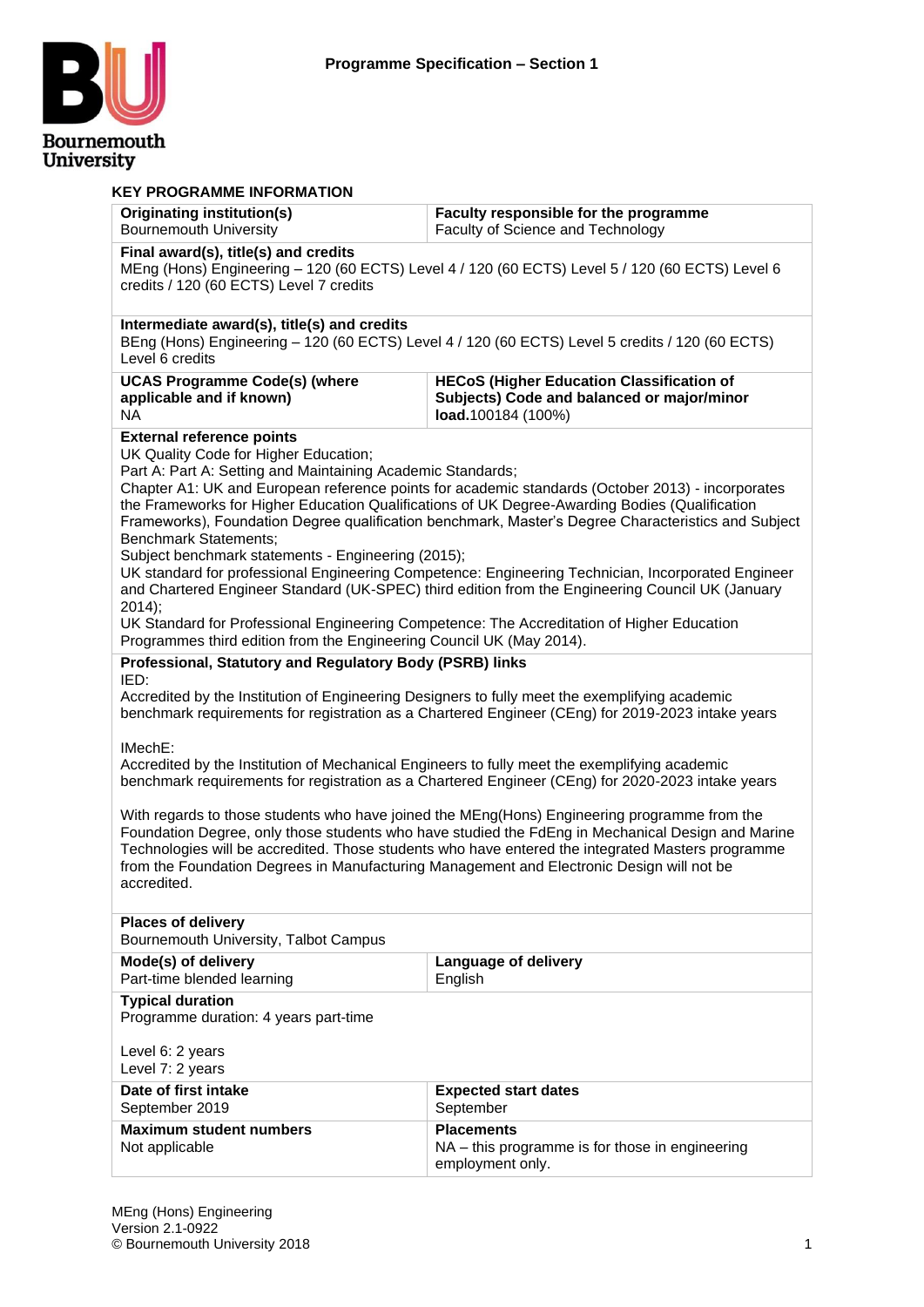| Partner(s)<br>Not applicable                                                                                                                                                                     | <b>Partnership model</b><br>Not applicable |  |
|--------------------------------------------------------------------------------------------------------------------------------------------------------------------------------------------------|--------------------------------------------|--|
| Date of this Programme Specification<br>March 2022.                                                                                                                                              |                                            |  |
| <b>Version number</b><br>v2.1-0922                                                                                                                                                               |                                            |  |
| Approval, review or modification reference numbers<br>E20171852<br>BU 1819 01<br>EC 1819 23<br>E192033 - Previously v1.1-0920<br>EC 1819 44<br>FST 2122 20, approved 23/03/2022, previously V2.0 |                                            |  |
| <b>Author</b><br><b>Philip Sewell</b>                                                                                                                                                            |                                            |  |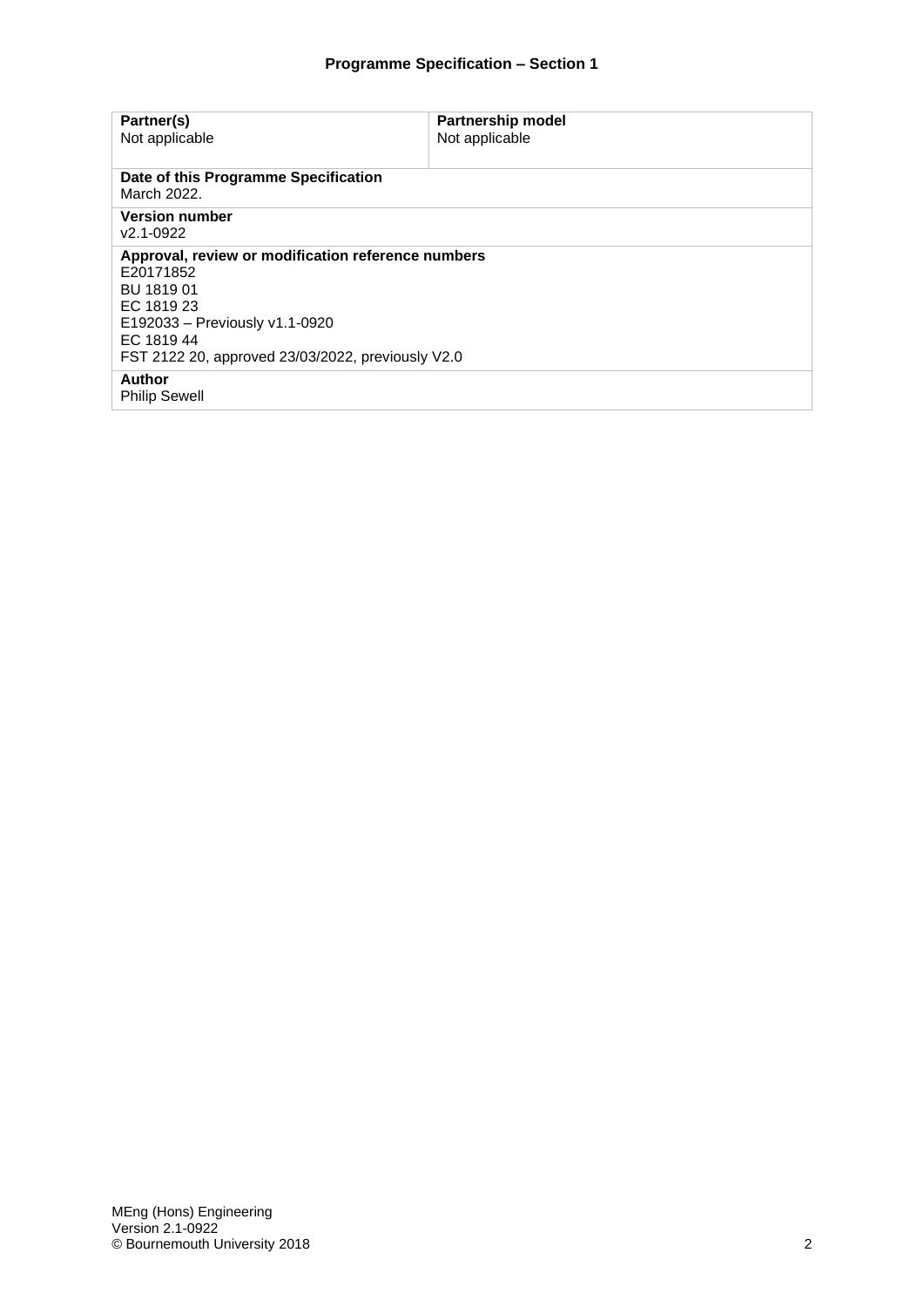#### **PROGRAMME STRUCTURE**

#### **Programme Award and Title:** MEng (Hons) Engineering

#### **Year 1/2/Level 6**

Students are required to complete 3 core units and choose 2 optional unit

Unit Computational Engineering (FL) may have limitations on numbers because of lab availability Unit Mechatronics (FL) may have limitations on numbers because of lab availability

| <b>Unit Name</b>                                                 | Core/<br>Option | No of<br>credits | <b>Assessment Element</b><br>Weightings |     | <b>Expecte</b><br>d<br>contact | Unit<br>version<br>no. | <b>HECoS Subject</b><br>Code |        |
|------------------------------------------------------------------|-----------------|------------------|-----------------------------------------|-----|--------------------------------|------------------------|------------------------------|--------|
|                                                                  |                 |                  | Exam                                    | Cwk | Cwk<br>$\mathbf{2}$            | hours<br>per unit      |                              |        |
| BEng Project (FL)                                                | Core            | 40               |                                         | 100 |                                | 39                     | v1.1                         | 100184 |
| <b>Advanced Engineering</b><br>(FL)                              | Core            | 20               |                                         | 100 |                                | 25                     | V <sub>2.1</sub>             | 100184 |
| <b>Business Development</b><br>(FL)                              | Core            | 20               |                                         | 100 |                                | 25                     | v1.1                         | 101221 |
| <b>Advanced Stress and</b><br>Vibration (FL)                     | Option          | 20               | 100                                     |     |                                | 25                     | V1.1                         | 100190 |
| Manufacturing<br>Operations (FL)                                 | Option          | 20               |                                         | 100 |                                | 25                     | V <sub>2.1</sub>             | 100209 |
| Computational<br>Engineering (FL)                                | Option          | 20               |                                         | 100 |                                | 25                     | V1.1                         | 100160 |
| Mechatronics (FL)                                                | Option          | 20               | 100                                     |     |                                | 25                     | V1.1                         | 100170 |
| <b>Progression requirements: Requires 120 credits at Level 6</b> |                 |                  |                                         |     |                                |                        |                              |        |

**Exit qualification:** BEng (Hons) Engineering (Requires 120 credits at Level 4, 120 credits at Level 5 and 120 credits at Level 6)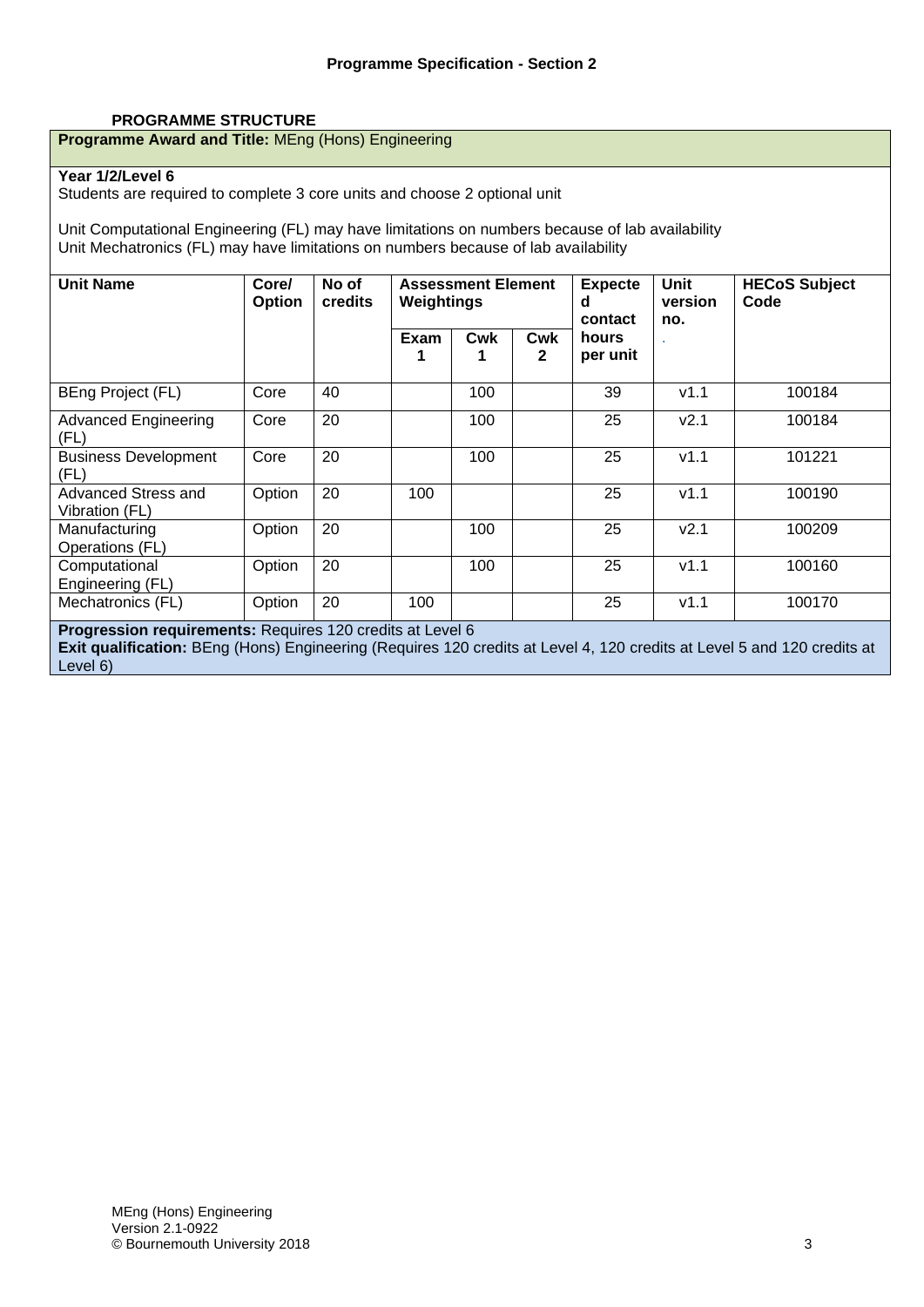### **Year 3/4/Level 7**

Students are required to complete 2 core units and choose 3 optional unit

Unit Engineering Design Simulation (FL) may have limitations on numbers because of lab availability Unit Control System Design (FL) may have limitations on numbers because of lab availability

| <b>Unit Name</b>                                                                                                                                                      | Core/<br><b>Optio</b><br>n | No of<br><b>credits</b> | <b>Assessment</b><br><b>Element Weightings</b> |            | <b>Expecte</b><br>d<br>contact | <b>Unit</b><br>version<br>no. | <b>HECoS Subject</b><br>Code |                                        |
|-----------------------------------------------------------------------------------------------------------------------------------------------------------------------|----------------------------|-------------------------|------------------------------------------------|------------|--------------------------------|-------------------------------|------------------------------|----------------------------------------|
|                                                                                                                                                                       |                            |                         | Exa<br>m <sub>1</sub>                          | <b>Cwk</b> | <b>Cwk</b><br>2                | hours<br>per unit             |                              |                                        |
| MEng Project (FL)                                                                                                                                                     | Core                       | 40                      |                                                | 100        |                                | 12                            | V3.1                         | 100184                                 |
| Project Management (FL)                                                                                                                                               | Core                       | 20                      |                                                | 100        |                                | 25                            | V1.1                         | 100182                                 |
| Design Management (FL)                                                                                                                                                | Option                     | 20                      |                                                | 100        |                                | 25                            | V1.1                         | 100048 (major)<br>100075 (minor)       |
| Life Cycle Management<br>(FL)                                                                                                                                         | Option                     | 20                      |                                                | 100        |                                | 25                            | V1.2                         | 100048 (balanced)<br>100180 (balanced) |
| Failure Analysis and<br>Prevention (FL)                                                                                                                               | Option                     | 20                      |                                                | 100        |                                | 25                            | V2.0                         | 100190                                 |
| <b>Engineering Design</b><br>Simulation (FL)                                                                                                                          | Option                     | 20                      |                                                | 100        |                                | 25                            | V2.0                         | 100184 (balanced)<br>100190 (balanced) |
| Control System Design<br>(FL)                                                                                                                                         | Option                     | 20                      |                                                | 100        |                                | 25                            | V2.0                         | 100170                                 |
| Exit qualification: MEng (Hons) Engineering<br>Part-time UG award: Requires 120 credits at Level 4, 120 credits at Level 5, 120 credits at Level 6 and 120 credits at |                            |                         |                                                |            |                                |                               |                              |                                        |

Level 7.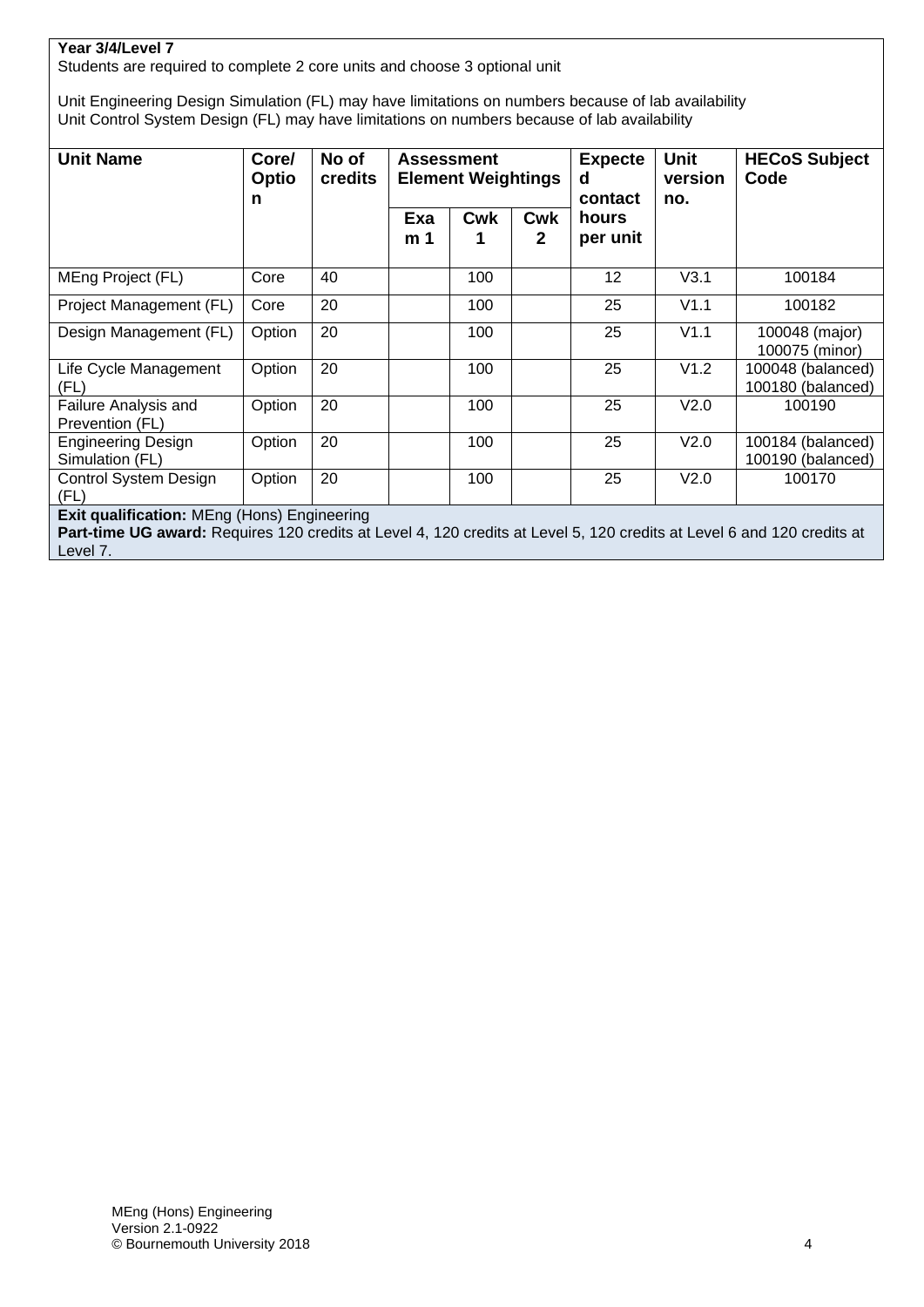### **AIMS OF THE DOCUMENT**

The aims of this document are to:

- define the structure of the programme;
- specify the programme award titles;
- identify programme and level learning outcomes:
- articulate the regulations governing the awards defined within the document.

### **AIMS OF THE PROGRAMME**

This programme aims to develop creative, innovative and resourceful graduates, who:

- have a set of modern professional engineering skills at the forefront of the discipline informed by research and industry.
- have the ability to independently select appropriate strategies to successfully plan and execute an engineering project underpinned by relevant research literature and adapt them in unfamiliar situations to produce innovative designs, systems, components or processes to fulfil new needs effectively.
- have the ability and confidence to apply their knowledge and skills to complex/unfamiliar engineering problems individually or in a group, and also communicate effectively with both those working in the field of engineering and with the wider public.
- have the ability to apply and integrate knowledge and understanding of other engineering disciplines to support study of the mechanical engineering discipline.
- have a mastery of a range of project management techniques demonstrating analytical and critical thinking with respect to the planning of engineering design and development projects.
- have a working knowledge and understanding of business related issues, encompassing finance, development, marketing, and legal issues.
- have comprehensive knowledge and understanding of a wide range of existing and emerging theories, technologies and processes and demonstrate professional competence and critical awareness when selecting and applying them for design and analysis.can independently apply mathematical and computational methods to extract and evaluate pertinent data in the solution of unfamiliar engineering problems.
- have an appreciation of the social, environmental and ethical considerations affecting their engineering judgement.
- demonstrate effective leadership and the ability to manage relationships in project teams.

The MEng (Hons) Engineering programme will develop high calibre engineers who are able to function both as an engineer and a technology leader in industries such as aerospace, marine, electronic, automotive, alternative energy, oil and gas, and similar high-tech industries.

Key to the exploitation of emerging technologies is understanding their behaviour, performance and limitations. The ability to model and simulate the performance of new technologies is paramount where design optimisation is required.

Advanced modelling and simulation techniques can also be harnessed to shorten design time and reduce market entry costs. This is essential where emerging technologies are exploited as existing methodologies may prohibit lengthy development programmes.

Understanding how emerging technologies can be harnessed through enterprise is essential for an innovative market. Therefore sound business knowledge is required as well as identifying avenues for research funding and strategic collaboration.

The main emphasis of the programme will be in studying solid-state mechanics, manufacturing, electronic design and/or modern/non-traditional engineering technologies and their integration. An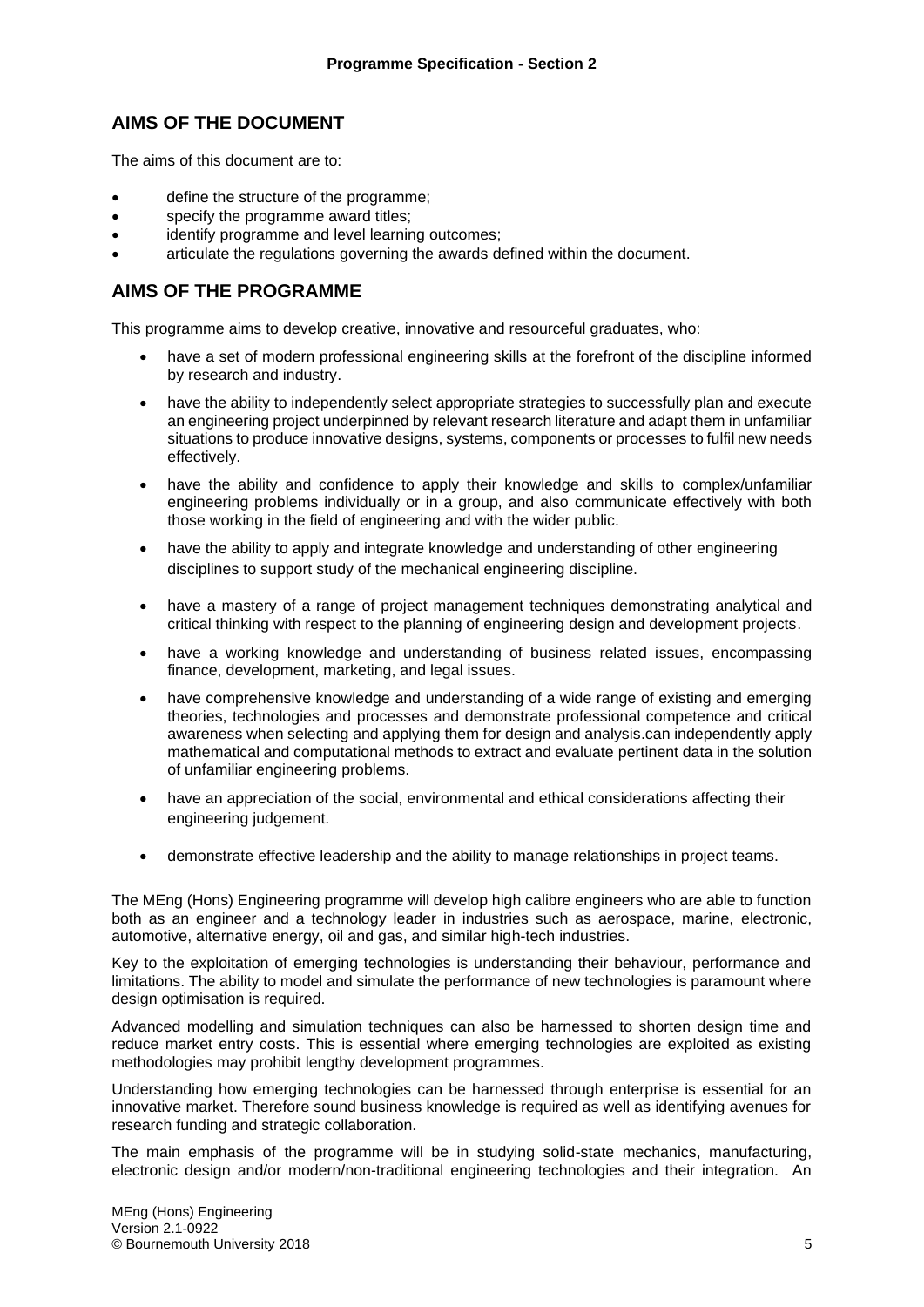aligned individual project in the final year together with up-to-date engineering skills will ensure the graduate can not only understand the technologies but apply them.

The business element of the programme will ensure that, as well as being able to function as an engineer, the graduate will have the skills and vision to embrace technological innovation and integrate it within their industry.

The masters level (level 7) broadens and deepens the students' knowledge, understanding, skills and awareness from the bachelor's degree. Broadening is obtained through the Project Management, Design Management and Control System Design, while deepening is obtained through the Life Cycle Management, Engineering Design Simulation and Failure Analysis and Prevention units. Students apply the knowledge, understanding and skills gained in the taught units through the MEng Project which provides an opportunity to critically investigate and report on a particular technical engineering issue in depth.

The MEng (Hons) Engineering part time (flexible learning) route has been developed specifically for engineers in employment. The programme has flexible entry and exit points to suit those with different educational requirements. The programme is not a traditional day release programme, each unit is predominately studied through distance learning supported by a number of face-to-face tutorials with academic staff and peers. In addition, mentoring of students to enable them to gain professional engineering qualifications will be offered (dependent upon relevant industrial experience).

### **ALIGNMENT WITH THE UNIVERSITY'S STRATEGIC PLAN**

The MEng (Hons) Engineering programme is informed by and aligned with Bournemouth University's 2012-18 strategic plan and the fusion of excellent teaching, world-class research and professional practice that is at the heart of the institution's visions and values. Students are supported by academics with a wealth of industry experience, many of whom are actively engaged with national professional engineering institutions. Academics delivering the programme are actively engaged in cutting edge research and consultancy projects, while students are encouraged to participate in a range of cocreation and co-publication projects. The programme's innovative pedagogic approach offers students the opportunity to learn by engaging in a series of practical, industry focused projects. These projects are aimed at equipping students with the full range of skills necessary to succeed in an innovative engineering environment, and are informed by the academic team's own industrial experience as well as by a network of industry contacts, who may also contribute directly to the programme by delivering guest lectures and providing opportunities for industrial visits.

### **LEARNING HOURS AND ASSESSMENT**

Bournemouth University taught programmes are composed of units of study, which are assigned a credit value indicating the amount of learning undertaken. The minimum credit value of a unit is normally 20 credits, above which credit values normally increase at 20-point intervals. 20 credits is the equivalent of 200 study hours required of the student, including lectures, seminars, assessment and independent study. 20 University credits are equivalent to 10 European Credit Transfer System (ECTS) credits.

The assessment workload for a unit should consider the total time devoted to study, including the assessment workload (i.e. formative and summative assessment) and the taught elements and independent study workload (i.e. lectures, seminars, preparatory work, practical activities, reading, critical reflection).

Assessment per 20 credit unit should normally consist of 3,000 words or equivalent. Dissertations and Level 6 and 7 Final Projects are distinct from other assessment types. The word count for these assignments is 5,000 words per 20 credits, recognising that undertaking an in-depth piece of original research as the capstone to a degree is pedagogically sound.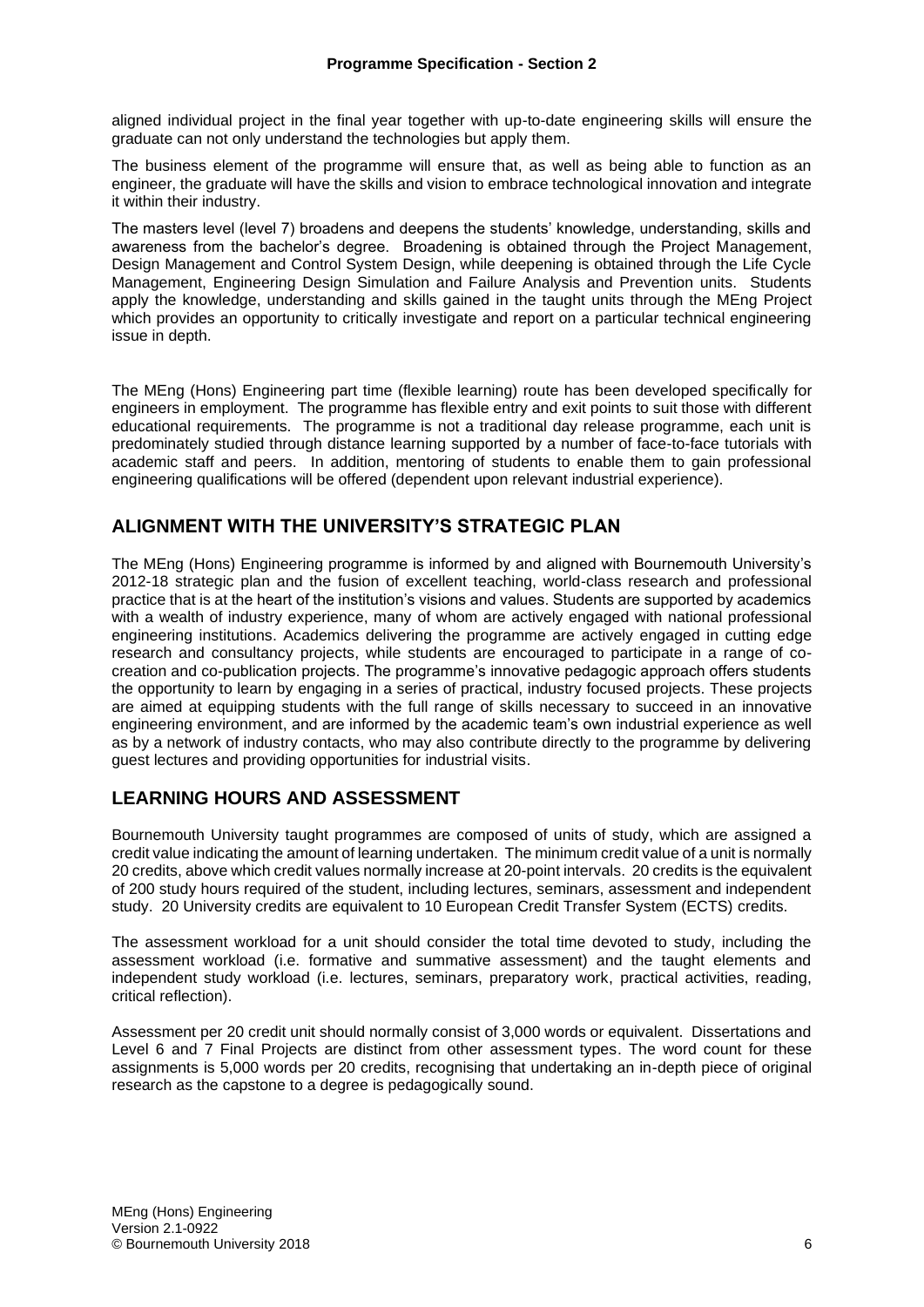### **STAFF DELIVERING THE PROGRAMME**

Students will usually be taught by a combination of senior academic staff with others who have relevant expertise including – where appropriate according to the content of the unit – academic staff, qualified professional engineers, demonstrators/technicians and research students.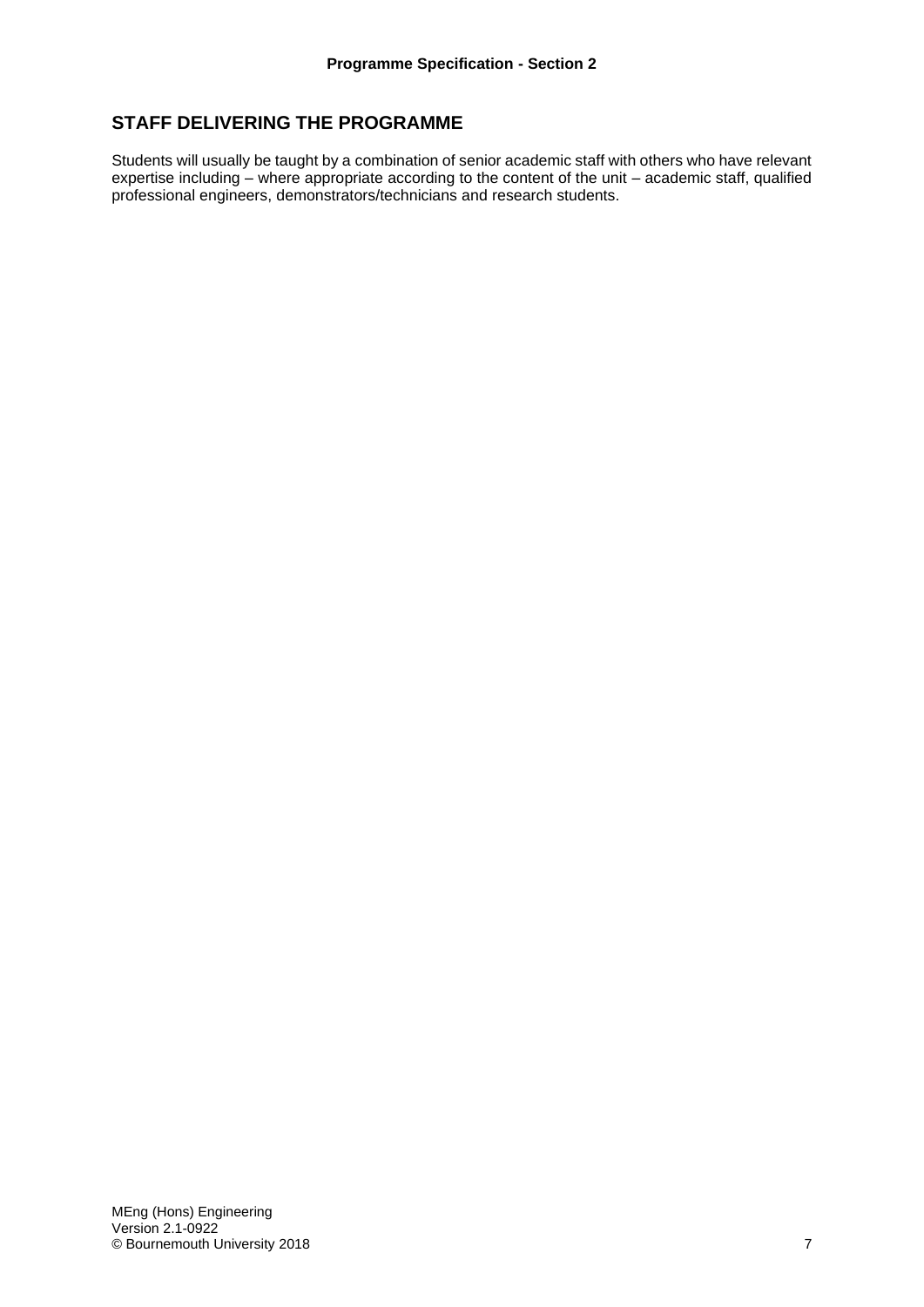### **INTENDED LEARNING OUTCOMES – AND HOW THE PROGRAMME ENABLES STUDENTS TO ACHIEVE AND DEMONSTRATE THE INTENDED LEARNING OUTCOMES**

### **PROGRAMME INTENDED OUTCOMES**

| A: Subject knowledge and understanding<br>This programme provides opportunities for students to<br>develop and demonstrate knowledge and understanding of:                                                                                                    | The following learning and teaching and<br>assessment strategies and methods<br>enable students to achieve and to<br>demonstrate the programme learning                  |
|---------------------------------------------------------------------------------------------------------------------------------------------------------------------------------------------------------------------------------------------------------------|--------------------------------------------------------------------------------------------------------------------------------------------------------------------------|
| systematic engineering design processes, involving<br>A1<br>analysing and solving advanced engineering problems<br>related to own specialisation;                                                                                                             | outcomes:<br>Learning and teaching strategies and<br>methods (referring to numbered<br>Intended Learning Outcomes):                                                      |
| modern engineering technologies and processes for<br>A2<br>potential application in industry at a professional<br>engineer level taking account of a range of commercial<br>and industrial constraints;                                                       | independent research (for project)<br>$\bullet$<br>(A4);<br>lectures (A1-A5);<br>$\bullet$                                                                               |
| the appropriate analytical and/or computer tools for<br><b>A3</b><br>efficiently and effectively predicting performance in-<br>service;                                                                                                                       | seminars (A1-A5);<br>$\bullet$<br>practical tutorials (A1, A3);<br>$\bullet$                                                                                             |
| the effective planning, implementation and presentation<br>A4<br>of an individual engineering project demonstrating<br>originality in the application of the knowledge;                                                                                       | directed reading (A2, A5);<br>$\bullet$<br>use of the VLE (A1-A5).<br>$\bullet$                                                                                          |
| the selection and application of different advanced<br>A5<br>techniques used in the management and control of<br>projects, with special emphasis on project teams.                                                                                            | Assessment strategies and methods<br>(referring to numbered Intended<br>Learning Outcomes):<br>individual projects (A4);<br>$\bullet$<br>examinations (A3);<br>$\bullet$ |
|                                                                                                                                                                                                                                                               | coursework (A1-A5).<br>$\bullet$                                                                                                                                         |
| <b>B: Intellectual skills</b><br>This programme provides opportunities for students to:                                                                                                                                                                       | The following learning and teaching and<br>assessment strategies and methods<br>enable students to achieve and to<br>demonstrate the programme outcomes:                 |
| develop analytical thinking in respect of part and<br><b>B1</b><br>assembly design utilising comprehensive understanding<br>of the scientific principles of own specialisation and<br>related disciplines;                                                    | Learning and teaching strategies and<br>methods (referring to numbered<br>Intended Learning Outcomes):                                                                   |
| evaluate critically current research and advanced<br><b>B2</b><br>scholarship to formulate, plan, execute and report on a<br>project involving scientific knowledge and skills, and<br>original engineering design in a structured and<br>disciplined manner; | independent research (for project)<br>$\bullet$<br>(B2, B4);<br>lectures (B1-B5);<br>$\bullet$<br>seminars (B1-B5);<br>$\bullet$                                         |
| <b>B3</b> critically reflect upon interpersonal skills required to<br>operate in a team environment as a professional<br>engineer;                                                                                                                            | practical tutorials (B1);<br>$\bullet$<br>directed reading (B1-B5);<br>$\bullet$                                                                                         |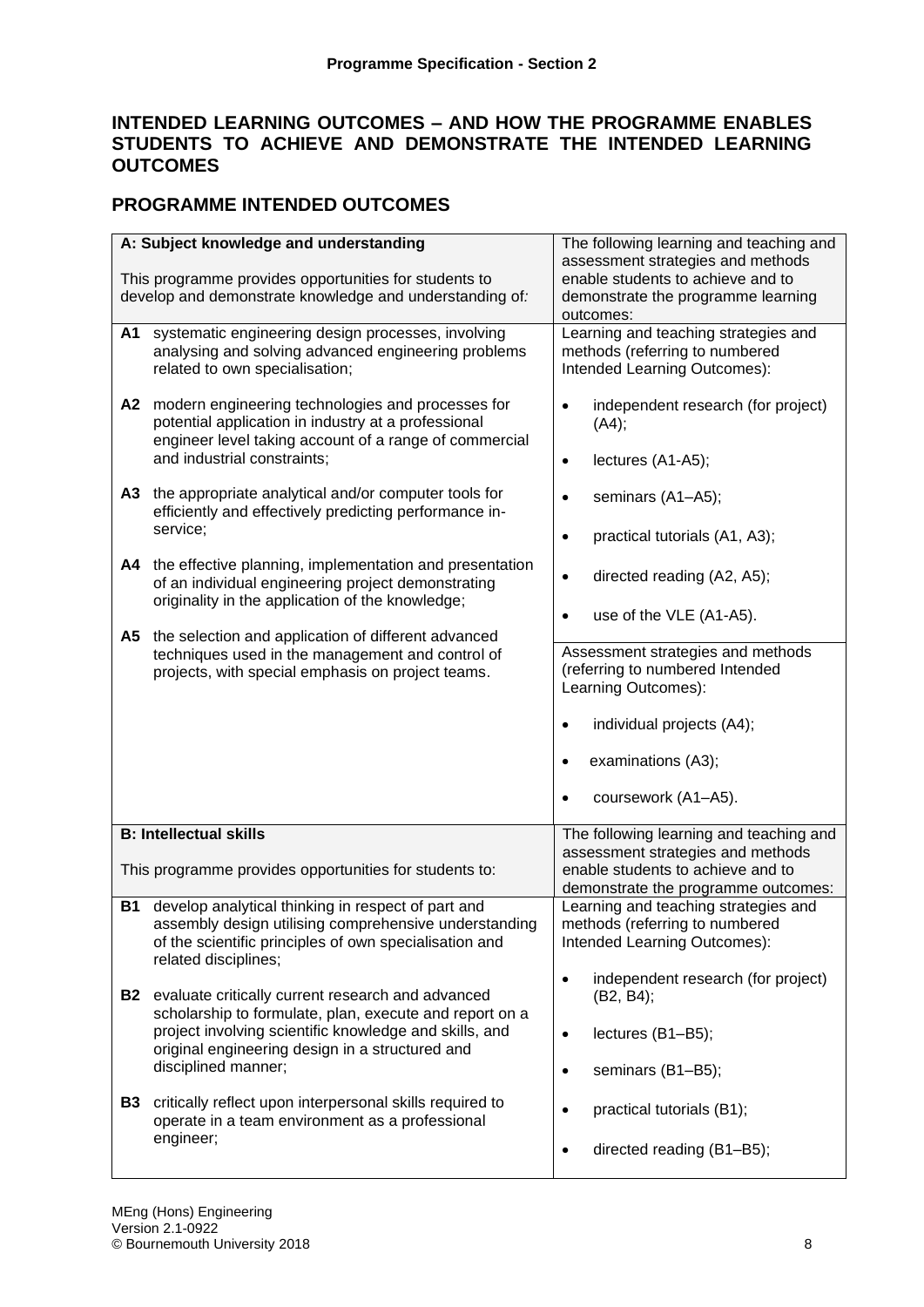| <b>B4</b><br>undertake independent evaluation and argument of<br>alternative approaches to situations, problems or issues<br>that occur when managing a project;<br><b>B5</b><br>employ decision making techniques and develop<br>awareness of the commercial implications of design<br>management decisions. | use of the VLE (B1-B5).<br>$\bullet$<br>Assessment strategies and methods<br>(referring to numbered Intended<br>Learning Outcomes):<br>individual projects (B2, B4);<br>$\bullet$<br>examinations (B4);<br>$\bullet$<br>coursework (B1-B5). |
|---------------------------------------------------------------------------------------------------------------------------------------------------------------------------------------------------------------------------------------------------------------------------------------------------------------|---------------------------------------------------------------------------------------------------------------------------------------------------------------------------------------------------------------------------------------------|
| <b>C: Practical skills</b><br>This programme provides opportunities for students to:                                                                                                                                                                                                                          | The following learning and teaching and<br>assessment strategies and methods<br>enable students to achieve and to<br>demonstrate the programme learning<br>outcomes:                                                                        |
| identify, understand, assess and employ the appropriate<br>C1<br>advanced analytical models to solve engineering design<br>problems recognising their limitations for particular<br>cases;                                                                                                                    | Learning and teaching strategies and<br>methods (referring to numbered<br>Intended Learning Outcomes):<br>individual projects (C1-C3, C6, C7);<br>$\bullet$                                                                                 |
| C2 independently apply advanced simulation tools to<br>analyse engineering design problems;                                                                                                                                                                                                                   | practical tutorials (C1-C3, C5);<br>$\bullet$                                                                                                                                                                                               |
| C3 use highly specialised manual and/or computer-based<br>methods for engineering communication and<br>presentation;                                                                                                                                                                                          | seminars (C4);<br>$\bullet$<br>group exercises (C4);<br>$\bullet$                                                                                                                                                                           |
| apply and critically evaluate various management<br>C4<br>techniques to ensure efficient operation of a team;                                                                                                                                                                                                 | use of the VLE (C1-C7).<br>$\bullet$                                                                                                                                                                                                        |
| C <sub>5</sub><br>diagnose the causes of the different types of service<br>failure, through the application of appropriate<br>engineering analysis methods, and the ability to<br>propose methods of avoiding them in future;                                                                                 | Assessment strategies and methods<br>(referring to numbered Intended<br>Learning Outcomes):                                                                                                                                                 |
| C6 use basic workshop-based material processing tools<br>and machines, safely and effectively;                                                                                                                                                                                                                | individual projects (C1-C3, C6, C7);<br>$\bullet$<br>coursework (C1-C7).<br>$\bullet$                                                                                                                                                       |
| use modern engineering technologies and tools to<br>C7<br>establish innovative non-routine engineering solutions<br>and adapt engineering designs.                                                                                                                                                            |                                                                                                                                                                                                                                             |
| D: Transferable skills<br>This programme provides opportunities for students to:                                                                                                                                                                                                                              | The following learning and teaching and<br>assessment strategies and methods<br>enable students to achieve and to<br>demonstrate the programme learning<br>outcomes:                                                                        |
| communicate effectively and confidently by oral, written<br>D1<br>and visual means to appropriate professional and<br>academic standards;                                                                                                                                                                     | Learning and teaching strategies and<br>methods (referring to numbered<br>Intended Learning Outcomes):                                                                                                                                      |
| D2 work effectively in collaboration with others, including<br>staff and students;                                                                                                                                                                                                                            | lectures (D1);<br>$\bullet$                                                                                                                                                                                                                 |
| demonstrate creativity in problem solving and the<br>D3<br>application of knowledge across discipline areas;                                                                                                                                                                                                  | individual projects (D1, D3-D7);<br>$\bullet$<br>practical tutorials (D3);<br>$\bullet$                                                                                                                                                     |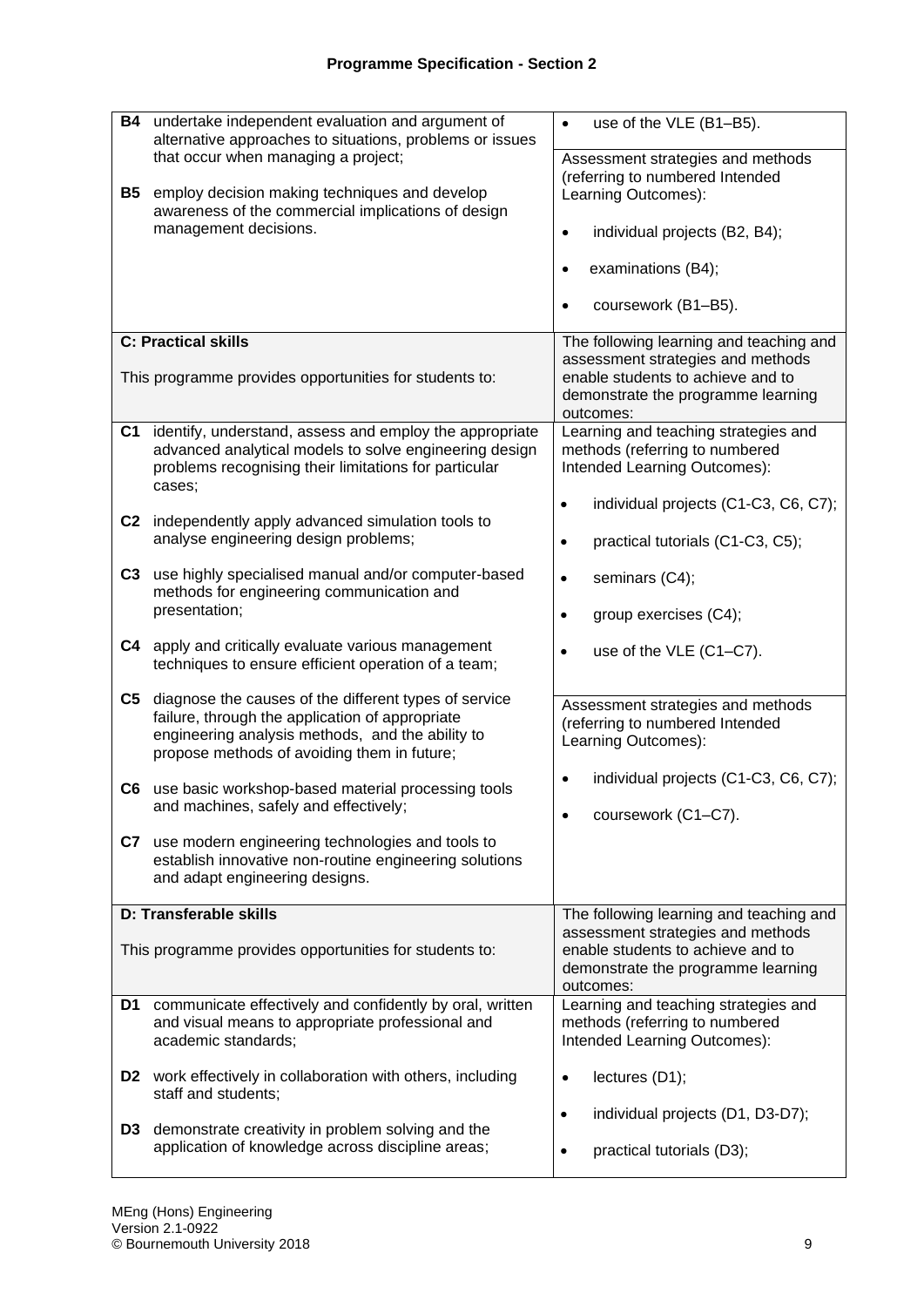| D4 | identify and work towards targets for personal, career,<br>and academic development;                                                                            | seminars (D1);<br>٠                                                  |
|----|-----------------------------------------------------------------------------------------------------------------------------------------------------------------|----------------------------------------------------------------------|
| D5 | be independent and reflective learners;                                                                                                                         | group exercises (D1, D2);                                            |
| D6 | gather, select, and analyse a range of experimental and                                                                                                         | use of the VLE $(D1 - D7)$ .<br>٠                                    |
|    | fieldwork data and present professionally using<br>appropriate media;                                                                                           | Assessment strategies and methods<br>(referring to numbered Intended |
| D7 | distil, synthesise and critically analyse alternative<br>approaches and methodologies to problems and<br>research results reported in literature and elsewhere. | Learning Outcomes):<br>individual projects (D1, D3-D7);              |
|    |                                                                                                                                                                 | coursework (D1-D7).                                                  |

## **LEVEL 7 INTENDED LEVEL OUTCOMES**

|           | A: Knowledge and understanding<br>This level provides opportunities for students to develop and<br>demonstrate knowledge and understanding of:                                                                                     | The following learning and teaching and<br>assessment strategies and methods<br>enable students to achieve and to<br>demonstrate the level learning<br>outcomes: |
|-----------|------------------------------------------------------------------------------------------------------------------------------------------------------------------------------------------------------------------------------------|------------------------------------------------------------------------------------------------------------------------------------------------------------------|
| A1        | systematic engineering design processes, involving<br>analysing and solving engineering problems;                                                                                                                                  | Learning and teaching strategies and<br>methods (referring to numbered<br>Intended Learning Outcomes):                                                           |
| A2        | the selection and application of different techniques used<br>in the management and control of projects, with special<br>emphasis on project teams;                                                                                | independent research (for project)<br>$\bullet$<br>(A2, A4);                                                                                                     |
| A3        | have a critical understanding of the mechanisms of<br>common static and dynamic failures in emerging,<br>metallic, polymeric and ceramic materials, when under<br>load and/or due to corrosion and other environmental<br>effects; | lectures (A1-A6);<br>$\bullet$<br>seminars (A1-A6);<br>$\bullet$<br>practical tutorials (A3, A4, A5);<br>$\bullet$                                               |
| A4        | the performance of systems and components through<br>the use of analytical methods and computational<br>modelling techniques;                                                                                                      | directed reading (A2, A6);<br>$\bullet$<br>use of the VLE (A1-A6).<br>$\bullet$                                                                                  |
| A5        | life cycle assessment and influencing sustainable<br>development within the design process;                                                                                                                                        | Assessment strategies and methods<br>(referring to numbered Intended                                                                                             |
| A6        | total quality and quality systems in the design and<br>manufacture of products.                                                                                                                                                    | Learning Outcomes):<br>individual project (A1, A2, A6);<br>coursework (A1-A6).<br>$\bullet$                                                                      |
|           | <b>B: Intellectual skills</b>                                                                                                                                                                                                      | The following learning and teaching and<br>assessment strategies and methods                                                                                     |
|           | This level provides opportunities for students to:                                                                                                                                                                                 | enable students to achieve and to<br>demonstrate the level learning<br>outcomes:                                                                                 |
| <b>B1</b> | develop analytical thinking in respect of part and<br>assembly design for simulation studies;                                                                                                                                      | Learning and teaching strategies and<br>methods (referring to numbered<br>Intended Learning Outcomes):                                                           |
|           | B2 evaluate critically current research and advanced                                                                                                                                                                               |                                                                                                                                                                  |
|           | scholarship to formulate, plan, execute and report on a                                                                                                                                                                            |                                                                                                                                                                  |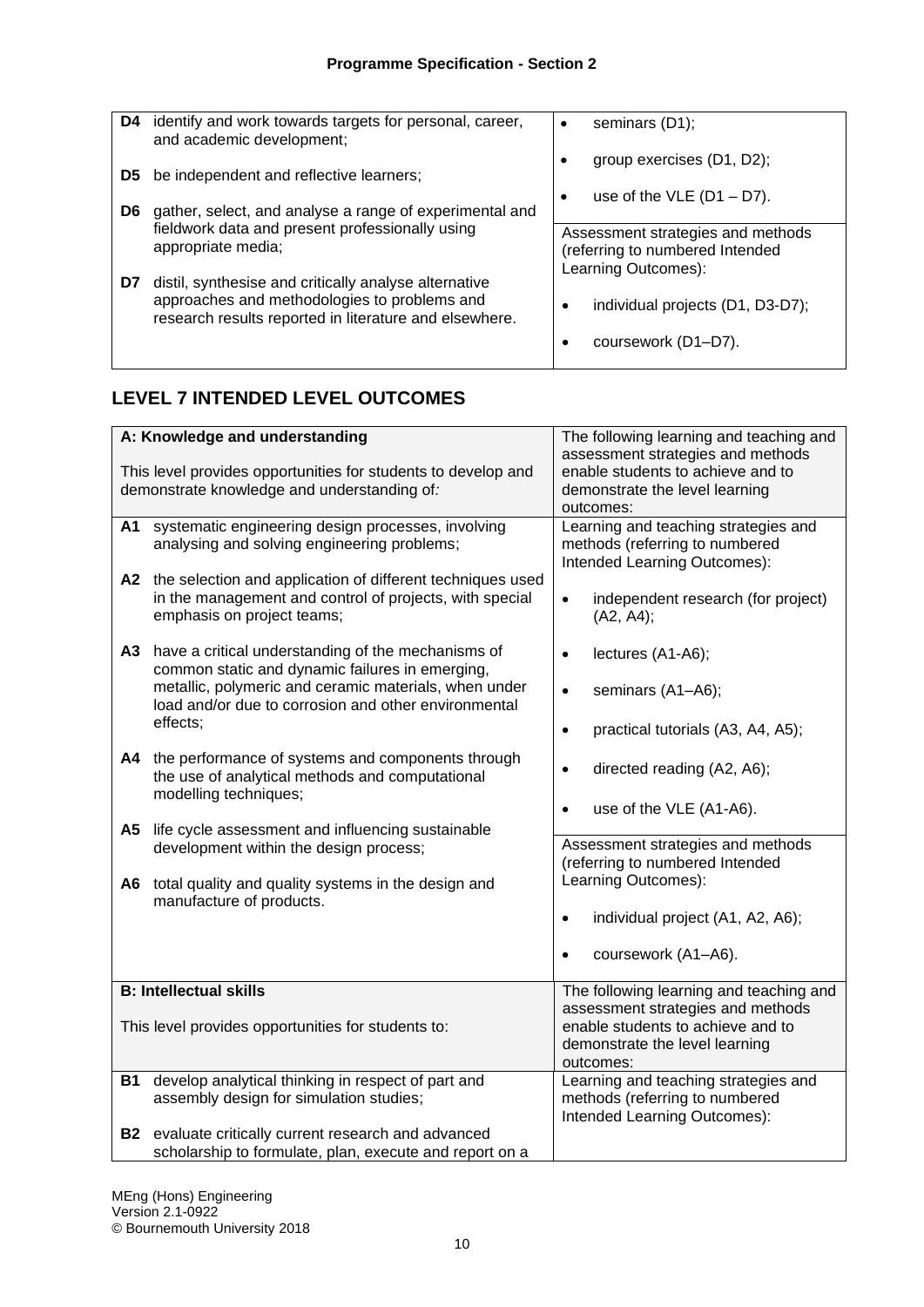| <b>B3</b><br><b>B4</b><br><b>B5</b><br><b>B6</b> | project involving scientific knowledge and skills, and<br>original engineering design in a structured and<br>disciplined manner;<br>critically reflect upon interpersonal skills required to<br>operate in a team environment as a professional<br>engineer;<br>plan and implement engineering design projects<br>individually and in a group;<br>employ decision making techniques and develop<br>awareness of the commercial implications of design<br>management decisions;<br>quantify the environmental impact of a product/system<br>through Life Cycle Analysis techniques. | independent research (for project)<br>$\bullet$<br>(B1-B5);<br>lectures (B1, B4);<br>$\bullet$<br>group exercises (B3, B4, B6);<br>$\bullet$<br>practical tutorials (B1, B6);<br>$\bullet$<br>directed reading (B2);<br>$\bullet$<br>use of the VLE (B1-B6).<br>$\bullet$<br>Assessment strategies and methods<br>(referring to numbered Intended<br>Learning Outcomes):<br>individual project (B1-B6);<br>$\bullet$ |
|--------------------------------------------------|------------------------------------------------------------------------------------------------------------------------------------------------------------------------------------------------------------------------------------------------------------------------------------------------------------------------------------------------------------------------------------------------------------------------------------------------------------------------------------------------------------------------------------------------------------------------------------|----------------------------------------------------------------------------------------------------------------------------------------------------------------------------------------------------------------------------------------------------------------------------------------------------------------------------------------------------------------------------------------------------------------------|
|                                                  |                                                                                                                                                                                                                                                                                                                                                                                                                                                                                                                                                                                    | coursework (B1-B6).<br>$\bullet$                                                                                                                                                                                                                                                                                                                                                                                     |
|                                                  | <b>C: Practical skills</b><br>This level provides opportunities for students to:                                                                                                                                                                                                                                                                                                                                                                                                                                                                                                   | The following learning and teaching and<br>assessment strategies and methods<br>enable students to achieve and to<br>demonstrate the level learning<br>outcomes:                                                                                                                                                                                                                                                     |
| C <sub>1</sub>                                   | extract and evaluate pertinent data and to apply<br>computational engineering analysis techniques in the<br>solution of unfamiliar problems;                                                                                                                                                                                                                                                                                                                                                                                                                                       | Learning and teaching strategies and<br>methods (referring to numbered<br>Intended Learning Outcomes):                                                                                                                                                                                                                                                                                                               |
| C <sub>2</sub>                                   | independently apply computational methods, using<br>alternative approaches and understanding their<br>limitations, in order to solve engineering problems;                                                                                                                                                                                                                                                                                                                                                                                                                         | individual project (C1, C3);<br>$\bullet$<br>practical tutorials (C2, C4, C5);<br>$\bullet$                                                                                                                                                                                                                                                                                                                          |
| C <sub>3</sub>                                   | apply and critically evaluate various management<br>techniques to ensure efficient operation of a team;                                                                                                                                                                                                                                                                                                                                                                                                                                                                            | seminars (C3);<br>$\bullet$                                                                                                                                                                                                                                                                                                                                                                                          |
|                                                  | C4 diagnose the causes of the different types of service<br>failure, through the application of appropriate<br>engineering analysis methods, and the ability to                                                                                                                                                                                                                                                                                                                                                                                                                    | group exercises (C3);<br>$\bullet$<br>use of the VLE (C1-C5).                                                                                                                                                                                                                                                                                                                                                        |
| C <sub>5</sub>                                   | propose methods of avoiding them in future;<br>be able to apply typical product/service lifecycle<br>scenarios to a project at the initial concept stage.                                                                                                                                                                                                                                                                                                                                                                                                                          | Assessment strategies and methods<br>(referring to numbered Intended<br>Learning Outcomes):                                                                                                                                                                                                                                                                                                                          |
|                                                  |                                                                                                                                                                                                                                                                                                                                                                                                                                                                                                                                                                                    | individual project (C1,C3);<br>$\bullet$<br>coursework (C1-C5).<br>$\bullet$                                                                                                                                                                                                                                                                                                                                         |
|                                                  | D: Transferable skills                                                                                                                                                                                                                                                                                                                                                                                                                                                                                                                                                             | The following learning and teaching and                                                                                                                                                                                                                                                                                                                                                                              |
|                                                  | This level provides opportunities for students to:                                                                                                                                                                                                                                                                                                                                                                                                                                                                                                                                 | assessment strategies and methods<br>enable students to achieve and to<br>demonstrate the level learning<br>outcomes:                                                                                                                                                                                                                                                                                                |
| D1                                               | communicate effectively and confidently by oral, written<br>and visual means to appropriate professional and<br>academic standards;                                                                                                                                                                                                                                                                                                                                                                                                                                                | Learning and teaching strategies and<br>methods (referring to numbered<br>Intended Learning Outcomes):                                                                                                                                                                                                                                                                                                               |
| D <sub>2</sub>                                   | work effectively in collaboration with others, including<br>staff and students;                                                                                                                                                                                                                                                                                                                                                                                                                                                                                                    | lectures (D1);<br>$\bullet$                                                                                                                                                                                                                                                                                                                                                                                          |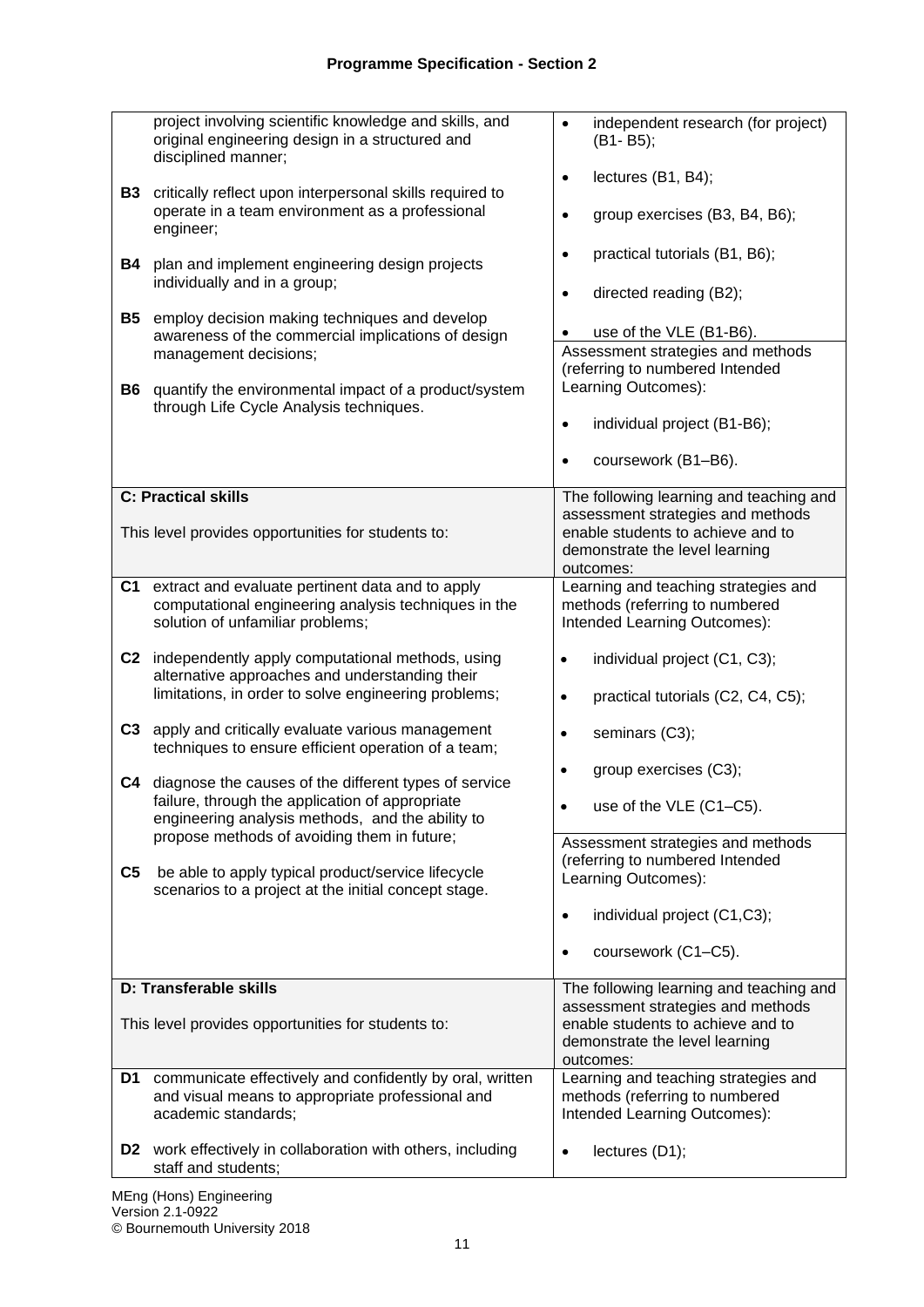| D3                                                     | demonstrate creativity in problem solving and the<br>application of knowledge across discipline areas; | individual project (D1, D3-D7);<br>practical tutorials (D3);         |
|--------------------------------------------------------|--------------------------------------------------------------------------------------------------------|----------------------------------------------------------------------|
| D4.                                                    | identify and work towards targets for personal, career,<br>and academic development;                   | seminars (D1);                                                       |
| D5                                                     | be independent and reflective learners;                                                                | group exercises $(D1, D2)$ ;                                         |
| D6                                                     | gather, select, and analyse a range of experimental and                                                | use of the VLE $(D1 - D7)$ .                                         |
|                                                        | fieldwork data and present professionally using<br>appropriate media;                                  | Assessment strategies and methods<br>(referring to numbered Intended |
| D7                                                     | distil, synthesise and critically analyse alternative<br>approaches and methodologies to problems and  | Learning Outcomes):                                                  |
| research results reported in literature and elsewhere. |                                                                                                        | individual project (D1, D3-D7);                                      |
|                                                        |                                                                                                        | coursework (D1-D7).                                                  |

# **LEVEL 6/BEng (Hons) INTENDED LEVEL OUTCOMES**

|    | A: Knowledge and understanding                                                                                                                                  | The following learning and teaching and                                                                                                                                                           |
|----|-----------------------------------------------------------------------------------------------------------------------------------------------------------------|---------------------------------------------------------------------------------------------------------------------------------------------------------------------------------------------------|
|    | This level provides opportunities for students to develop and<br>demonstrate knowledge and understanding of:                                                    | assessment strategies and methods<br>enable students to achieve and to<br>demonstrate the level learning<br>outcomes:                                                                             |
| A1 | modern engineering technologies and processes for<br>potential application in industry at a professional<br>engineer level;                                     | Learning and teaching strategies and<br>methods (referring to numbered<br>Intended Learning Outcomes):                                                                                            |
|    | A2 the appropriate analytical and/or computer tools for<br>efficiently and effectively predicting performance in-<br>service;                                   | independent research (for project)<br>$\bullet$<br>$(A1-A4);$                                                                                                                                     |
|    | A3 the planning, implementation and presentation of an<br>individual project;                                                                                   | lectures (A1-A4);<br>$\bullet$<br>seminars (A1-A4);<br>$\bullet$                                                                                                                                  |
| A4 | business situations with respect to strengths and<br>weaknesses, opportunities and threats and develop<br>ways and means to counteract or exploit such aspects. | practical tutorials (A2);<br>$\bullet$<br>directed reading (A1, A4);<br>$\bullet$                                                                                                                 |
|    |                                                                                                                                                                 | use of the VLE (A1-A4).<br>$\bullet$                                                                                                                                                              |
|    |                                                                                                                                                                 | Assessment strategies and methods<br>(referring to numbered Intended<br>Learning Outcomes):<br>individual project (A1-A4);<br>examinations (A1);<br>$\bullet$<br>coursework (A1-A4).<br>$\bullet$ |
|    | <b>B: Intellectual skills</b>                                                                                                                                   | The following learning and teaching and<br>assessment strategies and methods                                                                                                                      |
|    | This level provides opportunities for students to:                                                                                                              | enable students to achieve and to<br>demonstrate the level learning<br>outcomes:                                                                                                                  |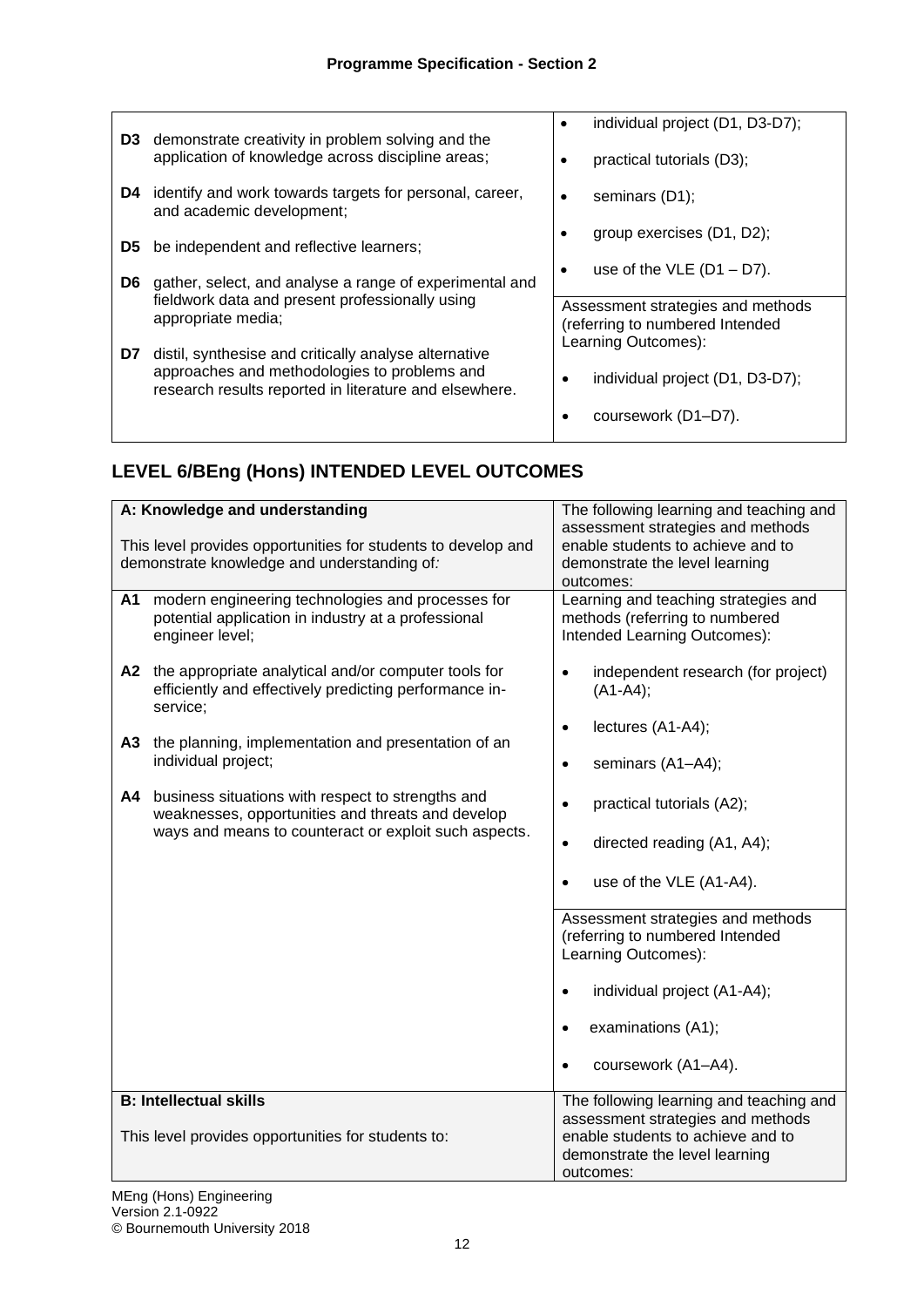| <b>B1</b>      | approach and implement engineering in a methodical<br>and disciplined manner;                                                                              | Learning and teaching strategies and<br>methods (referring to numbered<br>Intended Learning Outcomes):                                                           |
|----------------|------------------------------------------------------------------------------------------------------------------------------------------------------------|------------------------------------------------------------------------------------------------------------------------------------------------------------------|
| <b>B2</b>      | evaluate and synthesise information from a number of<br>sources in order to gain a coherent understanding of<br>engineering theory and practice;           | independent research (for project)<br>$\bullet$<br>(B1-B6);                                                                                                      |
| <b>B3</b>      | evaluate critically, and apply scientific knowledge and<br>skills in the development and implementation of practical<br>solutions to engineering problems; | group exercises (B2, B4);<br>$\bullet$<br>practical tutorials (B6);<br>$\bullet$                                                                                 |
| B4             | plan and implement engineering design projects<br>individually and in a group;                                                                             | directed reading (B2, B6);<br>$\bullet$                                                                                                                          |
| <b>B5</b>      | demonstrate a level and type of education to allow the<br>pursuit of postgraduate research in a related discipline;                                        | use of the VLE (B1-B6).<br>Assessment strategies and methods<br>(referring to numbered Intended<br>Learning Outcomes):                                           |
| B6             | critically evaluate modern engineering technologies<br>research and future trends.                                                                         | individual project (B1-B6);<br>$\bullet$                                                                                                                         |
|                |                                                                                                                                                            | Examinations (B2);<br>$\bullet$                                                                                                                                  |
|                |                                                                                                                                                            | coursework (B1-B6).<br>$\bullet$                                                                                                                                 |
|                | <b>C: Practical skills</b>                                                                                                                                 | The following learning and teaching and<br>assessment strategies and methods                                                                                     |
|                | This level provides opportunities for students to:                                                                                                         | enable students to achieve and to<br>demonstrate the level learning<br>outcomes:                                                                                 |
| C <sub>1</sub> | identify, understand and employ the appropriate<br>analytical models to solve engineering design problems;                                                 | Learning and teaching strategies and<br>methods (referring to numbered<br>Intended Learning Outcomes):                                                           |
| C <sub>2</sub> | use highly specialised manual and/or computer-based<br>methods for engineering communication and<br>presentation;                                          | individual project (C1-C7);<br>$\bullet$                                                                                                                         |
| C <sub>3</sub> | be able to employ efficiently advanced modelling,<br>simulation and analysis packages in engineering design;                                               | practical tutorials (C2, C3, C6);<br>seminars (C4);                                                                                                              |
| C <sub>4</sub> | critically review and select engineering materials and<br>material processing methods for the design of                                                    | use of the VLE (C1-C7).<br>$\bullet$                                                                                                                             |
| C5             | components;<br>use basic workshop-based material processing tools and<br>machines, safely and effectively;                                                 | Assessment strategies and methods<br>(referring to numbered Intended<br>Learning Outcomes):                                                                      |
| C6             | identify and safely use appropriate laboratory methods;                                                                                                    | individual project (C1-C7);<br>$\bullet$                                                                                                                         |
| C7             | use modern engineering technologies and tools to<br>establish innovative non-routine engineering solutions<br>and adapt engineering designs.               | coursework (C1-C7).<br>$\bullet$                                                                                                                                 |
|                | D: Transferable skills<br>This level provides opportunities for students to:                                                                               | The following learning and teaching and<br>assessment strategies and methods<br>enable students to achieve and to<br>demonstrate the level learning<br>outcomes: |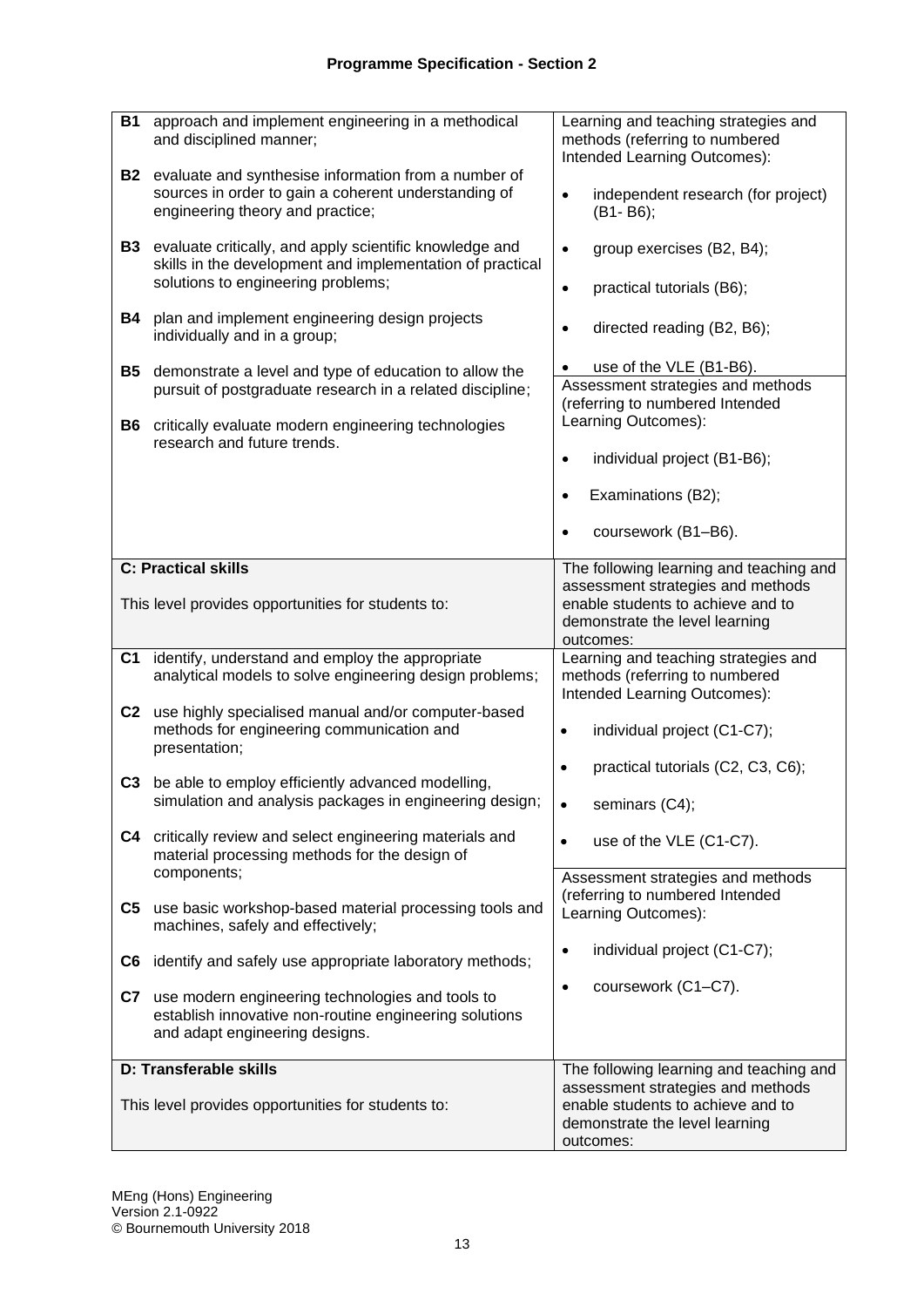| communicate effectively and confidently by oral, written<br>D1<br>and visual means to appropriate professional and<br>academic standards; | Learning and teaching strategies and<br>methods (referring to numbered<br>Intended Learning Outcomes): |
|-------------------------------------------------------------------------------------------------------------------------------------------|--------------------------------------------------------------------------------------------------------|
| <b>D2</b> work effectively in collaboration with others, including<br>staff and students;                                                 | lectures $(D1)$ ;                                                                                      |
| demonstrate creativity in problem solving and the<br>D <sub>3</sub>                                                                       | individual project (D1, D3-D7);                                                                        |
| application of knowledge across discipline areas;                                                                                         | practical tutorials (D3, D7);                                                                          |
| identify and work towards targets for personal, career,<br>D4<br>and academic development                                                 | seminars (D1);                                                                                         |
| be independent and reflective learners;<br>D <sub>5</sub>                                                                                 | group exercises (D1, D2, D6);                                                                          |
| use IT including the Web, spreadsheets, presentation<br>D6.<br>and word processing;                                                       | use of the $VLE$ (D1 - D7).                                                                            |
|                                                                                                                                           | Assessment strategies and methods<br>(referring to numbered Intended                                   |
| solve numerical and statistical problems using<br>D7<br>appropriate techniques.                                                           | Learning Outcomes):                                                                                    |
|                                                                                                                                           | individual projects (D1, D3-D7);                                                                       |
|                                                                                                                                           | examination (D7);                                                                                      |
|                                                                                                                                           | coursework (D1-D7).                                                                                    |
|                                                                                                                                           |                                                                                                        |

### **ADMISSION REGULATIONS**

The regulations for this programme are the University's Standard Undergraduate Admission Regulations [\(https://intranetsp.bournemouth.ac.uk/pandptest/3a-undergraduate-admissions](https://intranetsp.bournemouth.ac.uk/pandptest/3a-undergraduate-admissions-regulations.pdf)[regulations.pdf\)](https://intranetsp.bournemouth.ac.uk/pandptest/3a-undergraduate-admissions-regulations.pdf) with the following exceptions:

#### All applicants

All applicants who are accepted on the Integrated Masters programme will be required to complete the BEng (Hons) Engineering part of the programme with an upper second class or first class profile in order to continue to the final level of the programme.

#### Entry to Level 6

Students who have successfully completed the FdEng Engineering (Mechanical Design, Manufacturing Management, Marine Technologies or Electronic Design) programmes at Bournemouth and Poole College with a minimum classification of Merit will be automatically accepted for entry with advanced standing to Level 6 of the MEng (Hons) Engineering programme at Bournemouth University and credited with 120 credits at Level 4 and 120 credits at Level 5.

Additionally, other applicants to level 6 for the MEng programme Engineering require a FdSc, FdEng or HND with Merit in an engineering discipline accredited to EngTech, partial IEng or IEng.

#### Entry to Level 7

Applicants to Level 7 require an upper second class or first class BEng (Hons) Engineering degree accredited to IEng from Bournemouth University. Students returning to study at Level 7 must normally have achieved an upper second or first class degree. Entry for applicants who are no longer registered as BU students will be assessed according to the principles set out in 3P - Recognition of Prior Learning (RPL) and UK Credit Transfer (UKCT): Policy and Procedure.

Students progressing or returning to complete the MEng (Hons) Engineering award must relinquish the lower BEng (Hons) Engineering/Mechanical Engineering award on successful completion of the MEng (Hons) Engineering/Mechanical Engineering degree.

MEng (Hons) Engineering Version 2.1-0922 © Bournemouth University 2018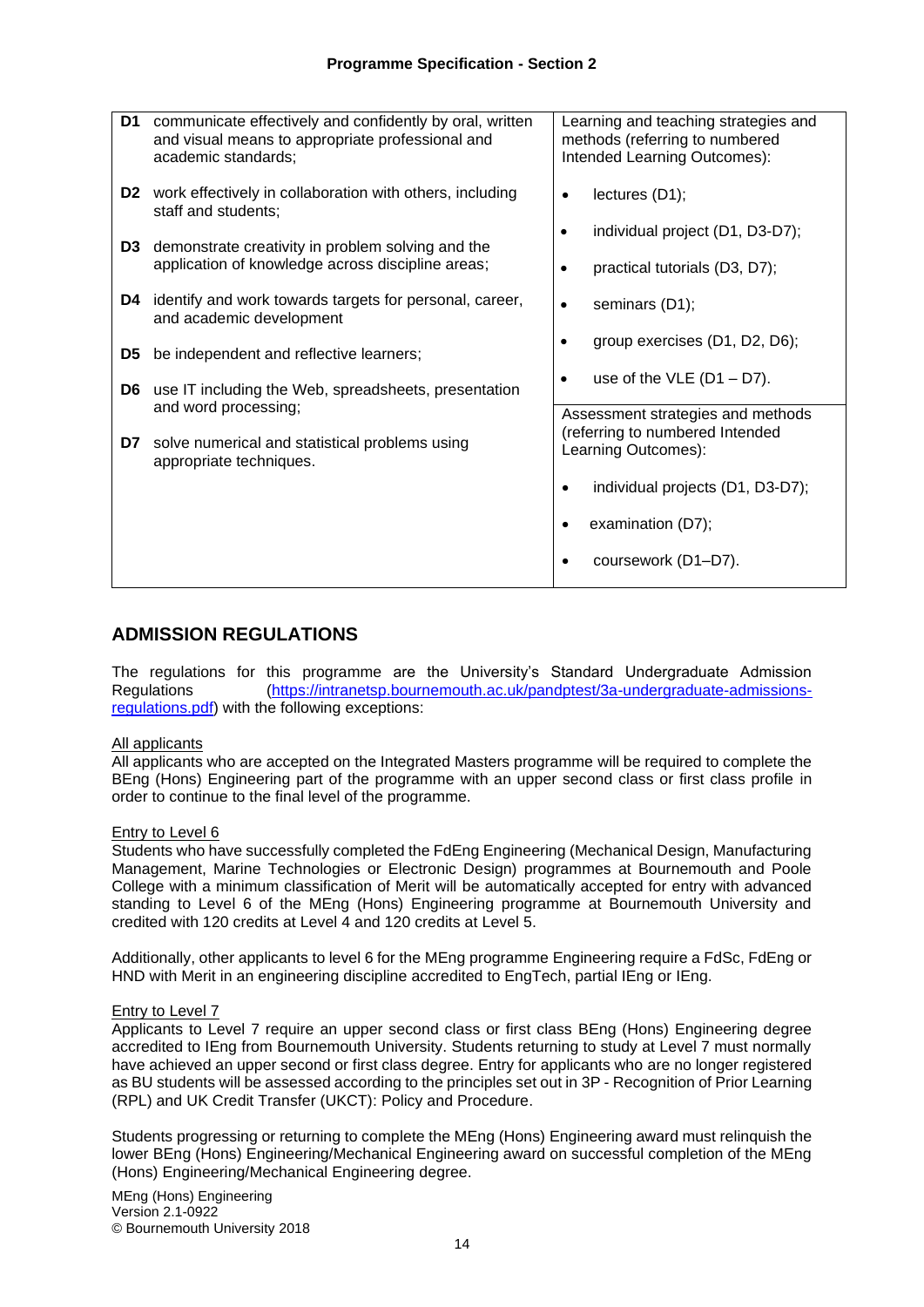Transfer between delivery modes for the MEng (Hons) Mechanical Engineering and MEng (Hons) Engineering

Students can request to transfer from full-time MEng (Hons) Mechanical Engineering to part-time (flexible learning) MEng (Hons) Engineering and vice versa, at any point during the programmes. Each transfer will be considered on a case by case basis.

#### Transfer from MEng to BEng (Hons) Engineering

Students can request to transfer from MEng (Hons) Engineering to BEng (Hons) Engineering, at any point during the programme. Each transfer will be considered on a case by case basis.

### **PROGRESSION ROUTES**

Students who have successfully completed the FdEng Engineering (Mechanical Design, Manufacturing Management, Marine Technologies or Electronic Design) programmes at Bournemouth and Poole College with a minimum classification of Merit will be automatically accepted for entry with advanced standing to Level 6 of the MEng (Hons) Engineering programme at Bournemouth University and credited with 120 credits at Level 4 and 120 credits at Level 5.

### **ASSESSMENT REGULATIONS**

The regulations for this programme are the University's Standard Integrated Masters Assessment Regulations [\(https://intranetsp.bournemouth.ac.uk/pandptest/6a-standard-assessment-regulations](https://intranetsp.bournemouth.ac.uk/pandptest/6a-standard-assessment-regulations-integrated-masters.pdf)[integrated-masters.pdf\)](https://intranetsp.bournemouth.ac.uk/pandptest/6a-standard-assessment-regulations-integrated-masters.pdf) with the following exceptions:

#### **COMPENSATION (Section 7)**

Compensation may only be applied for up to 20 credits across all levels of the programme.

#### **PROGRESSION (Section 8)**

To proceed to Level 7, students must normally achieve 120 Level 6 credits, and will be required to complete the BEng (Hons) part of the programme with an upper second class or first class profile. Where appropriate, students must successfully complete the specified work experience.

### **WORK BASED LEARNING (WBL) AND PLACEMENT ELEMENTS**

Students on this programme are all in full-time employment. Assessments have been designed to enable the students to apply their learning in their workplace.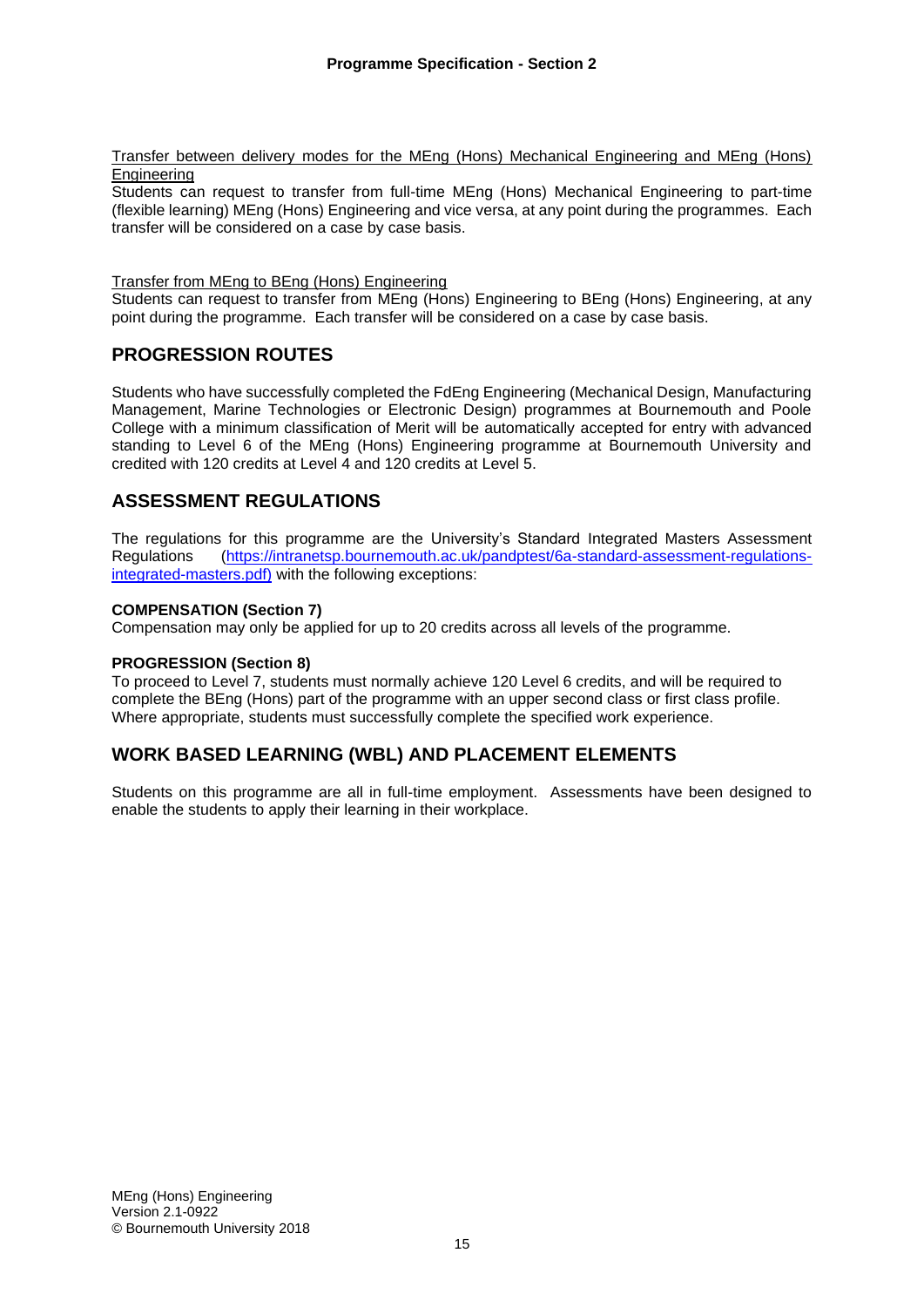# **Programme Skills Matrix**

| <b>Units</b>                                                                                                                                                                                                                                                                                                                                                                                                                                                                                                                                                                                                                                                                                                                                                                                                                                                                                                                                                                                                                                                                                                                                                                                                                                                                                                                                                                                                                                                                                                                                                                                                                                                                                                                                                                                                                                                                                                                                                                                   |                                           |                           | <b>Programme Intended Learning Outcomes</b> |                           |                    |                    |                                                                                                                                                                                                                        |                    |   |                         |                |                           |                         |              |                         |                    |              |                           |                           |                    |                           |                           |                           |                           |                |
|------------------------------------------------------------------------------------------------------------------------------------------------------------------------------------------------------------------------------------------------------------------------------------------------------------------------------------------------------------------------------------------------------------------------------------------------------------------------------------------------------------------------------------------------------------------------------------------------------------------------------------------------------------------------------------------------------------------------------------------------------------------------------------------------------------------------------------------------------------------------------------------------------------------------------------------------------------------------------------------------------------------------------------------------------------------------------------------------------------------------------------------------------------------------------------------------------------------------------------------------------------------------------------------------------------------------------------------------------------------------------------------------------------------------------------------------------------------------------------------------------------------------------------------------------------------------------------------------------------------------------------------------------------------------------------------------------------------------------------------------------------------------------------------------------------------------------------------------------------------------------------------------------------------------------------------------------------------------------------------------|-------------------------------------------|---------------------------|---------------------------------------------|---------------------------|--------------------|--------------------|------------------------------------------------------------------------------------------------------------------------------------------------------------------------------------------------------------------------|--------------------|---|-------------------------|----------------|---------------------------|-------------------------|--------------|-------------------------|--------------------|--------------|---------------------------|---------------------------|--------------------|---------------------------|---------------------------|---------------------------|---------------------------|----------------|
|                                                                                                                                                                                                                                                                                                                                                                                                                                                                                                                                                                                                                                                                                                                                                                                                                                                                                                                                                                                                                                                                                                                                                                                                                                                                                                                                                                                                                                                                                                                                                                                                                                                                                                                                                                                                                                                                                                                                                                                                |                                           | А                         | Α                                           | A                         | A                  | A                  | в                                                                                                                                                                                                                      | B                  | в | В                       | В              | C                         | C                       | C            | C                       | C                  | C            | C                         | D                         | D                  | D                         | D                         | D                         | D                         | D              |
|                                                                                                                                                                                                                                                                                                                                                                                                                                                                                                                                                                                                                                                                                                                                                                                                                                                                                                                                                                                                                                                                                                                                                                                                                                                                                                                                                                                                                                                                                                                                                                                                                                                                                                                                                                                                                                                                                                                                                                                                |                                           |                           | $\mathbf{2}$                                | 3                         | 4                  | 5                  | $\mathbf{1}$                                                                                                                                                                                                           | $\mathbf{2}$       | 3 | $\overline{\mathbf{4}}$ | 5              | $\blacktriangleleft$      | $\overline{\mathbf{2}}$ | $\mathbf{3}$ | $\overline{\mathbf{4}}$ | 5                  | 6            | $\overline{7}$            | $\mathbf{1}$              | $\mathbf{2}$       | $\mathbf{3}$              | $\overline{\mathbf{4}}$   | 5                         | 6                         | $\overline{7}$ |
|                                                                                                                                                                                                                                                                                                                                                                                                                                                                                                                                                                                                                                                                                                                                                                                                                                                                                                                                                                                                                                                                                                                                                                                                                                                                                                                                                                                                                                                                                                                                                                                                                                                                                                                                                                                                                                                                                                                                                                                                | MEng Project (FL) (40)                    | $\boldsymbol{\mathsf{x}}$ | $\boldsymbol{\mathsf{x}}$                   | $\pmb{\times}$            | $\pmb{\chi}$       |                    | $\pmb{\chi}$                                                                                                                                                                                                           | $\pmb{\chi}$       |   | $\pmb{\chi}$            | $\pmb{\times}$ | $\mathsf{x}$              | $\mathsf{x}$            | $\mathsf{x}$ |                         | $\mathsf{x}$       | $\pmb{\chi}$ | $\pmb{\chi}$              | $\pmb{\chi}$              | $\pmb{\mathsf{X}}$ | $\boldsymbol{\mathsf{x}}$ | $\pmb{\chi}$              | $\pmb{\times}$            | $\boldsymbol{\mathsf{x}}$ | $\mathsf{x}$   |
| L<br>E<br>V                                                                                                                                                                                                                                                                                                                                                                                                                                                                                                                                                                                                                                                                                                                                                                                                                                                                                                                                                                                                                                                                                                                                                                                                                                                                                                                                                                                                                                                                                                                                                                                                                                                                                                                                                                                                                                                                                                                                                                                    | Project Management (FL) (20)              |                           |                                             |                           | $\pmb{\times}$     | $\pmb{\chi}$       |                                                                                                                                                                                                                        | $\pmb{\times}$     | X | $\pmb{\times}$          |                |                           |                         |              | $\mathsf{x}$            |                    |              |                           | $\mathsf{x}$              | $\pmb{\mathsf{x}}$ |                           | $\boldsymbol{\mathsf{x}}$ | $\mathsf{x}$              |                           | $\mathsf{x}$   |
|                                                                                                                                                                                                                                                                                                                                                                                                                                                                                                                                                                                                                                                                                                                                                                                                                                                                                                                                                                                                                                                                                                                                                                                                                                                                                                                                                                                                                                                                                                                                                                                                                                                                                                                                                                                                                                                                                                                                                                                                | Design Management (FL) (20)               |                           |                                             |                           | $\pmb{\chi}$       | $\mathsf{x}$       |                                                                                                                                                                                                                        | $\mathsf{x}$       | X | X                       | X              |                           |                         |              | $\mathsf{x}$            |                    |              |                           | $\pmb{\mathsf{x}}$        | $\pmb{\mathsf{x}}$ | x                         | X                         | X                         |                           | $\mathsf{x}$   |
| E                                                                                                                                                                                                                                                                                                                                                                                                                                                                                                                                                                                                                                                                                                                                                                                                                                                                                                                                                                                                                                                                                                                                                                                                                                                                                                                                                                                                                                                                                                                                                                                                                                                                                                                                                                                                                                                                                                                                                                                              | Life Cycle Management (FL) (20)           | X                         | X                                           | $\pmb{\times}$            | $\pmb{\chi}$       |                    | X                                                                                                                                                                                                                      |                    |   |                         |                | $\boldsymbol{\mathsf{x}}$ | $\pmb{\times}$          |              |                         |                    |              | X                         | $\boldsymbol{\mathsf{x}}$ | $\pmb{\mathsf{x}}$ | $\pmb{\mathsf{x}}$        | $\pmb{\times}$            | $\mathsf{x}$              |                           |                |
| L                                                                                                                                                                                                                                                                                                                                                                                                                                                                                                                                                                                                                                                                                                                                                                                                                                                                                                                                                                                                                                                                                                                                                                                                                                                                                                                                                                                                                                                                                                                                                                                                                                                                                                                                                                                                                                                                                                                                                                                              | Design Simulation (FL) (20)               | $\boldsymbol{\mathsf{x}}$ | $\pmb{\chi}$                                | x                         | $\mathsf{x}$       |                    | $\mathsf{x}$                                                                                                                                                                                                           |                    |   |                         |                | $\mathbf{x}$              | $\mathsf{x}$            | $\mathsf{x}$ |                         | $\mathsf{x}$       |              | $\boldsymbol{\mathsf{x}}$ | $\mathsf{x}$              |                    | x                         | $\mathsf{x}$              | $\mathsf{x}$              | $\boldsymbol{\mathsf{x}}$ |                |
| $\overline{7}$                                                                                                                                                                                                                                                                                                                                                                                                                                                                                                                                                                                                                                                                                                                                                                                                                                                                                                                                                                                                                                                                                                                                                                                                                                                                                                                                                                                                                                                                                                                                                                                                                                                                                                                                                                                                                                                                                                                                                                                 | Group Project (FL) (20)                   | $\pmb{\times}$            |                                             |                           |                    | $\pmb{\mathsf{x}}$ |                                                                                                                                                                                                                        |                    | x |                         | X              |                           |                         |              | $\pmb{\mathsf{x}}$      |                    |              |                           | $\pmb{\mathsf{x}}$        | $\pmb{\mathsf{x}}$ | $\pmb{\mathsf{x}}$        | $\boldsymbol{\mathsf{x}}$ | $\pmb{\times}$            | $\boldsymbol{\mathsf{x}}$ | $\mathsf{x}$   |
|                                                                                                                                                                                                                                                                                                                                                                                                                                                                                                                                                                                                                                                                                                                                                                                                                                                                                                                                                                                                                                                                                                                                                                                                                                                                                                                                                                                                                                                                                                                                                                                                                                                                                                                                                                                                                                                                                                                                                                                                | Control System Design (FL) (20)           | X                         | $\pmb{\mathsf{x}}$                          | X                         |                    |                    | x                                                                                                                                                                                                                      |                    |   | $\pmb{\mathsf{x}}$      |                | $\pmb{\chi}$              | $\pmb{\mathsf{X}}$      | X            |                         | X                  |              | $\boldsymbol{\mathsf{x}}$ | x                         | $\pmb{\mathsf{x}}$ | x                         |                           | x                         | X                         |                |
|                                                                                                                                                                                                                                                                                                                                                                                                                                                                                                                                                                                                                                                                                                                                                                                                                                                                                                                                                                                                                                                                                                                                                                                                                                                                                                                                                                                                                                                                                                                                                                                                                                                                                                                                                                                                                                                                                                                                                                                                | Failure Analysis and Prevention (FL) (20) | $\pmb{\mathsf{x}}$        | $\pmb{\times}$                              | $\mathsf{x}$              | $\pmb{\chi}$       |                    | $\mathsf{x}$                                                                                                                                                                                                           |                    |   |                         |                | $\mathbf{x}$              |                         |              |                         | X                  |              |                           | $\mathsf{x}$              |                    | $\mathsf{x}$              |                           |                           | $\mathbf{x}$              |                |
|                                                                                                                                                                                                                                                                                                                                                                                                                                                                                                                                                                                                                                                                                                                                                                                                                                                                                                                                                                                                                                                                                                                                                                                                                                                                                                                                                                                                                                                                                                                                                                                                                                                                                                                                                                                                                                                                                                                                                                                                | Advanced Engineering (FL) (20)            | $\pmb{\times}$            | $\pmb{\times}$                              | $\boldsymbol{\mathsf{x}}$ | $\pmb{\times}$     |                    | $\pmb{\mathsf{x}}$                                                                                                                                                                                                     | $\pmb{\mathsf{x}}$ |   |                         |                | $\boldsymbol{\mathsf{x}}$ | $\pmb{\mathsf{x}}$      |              |                         | $\pmb{\mathsf{x}}$ |              | $\boldsymbol{\mathsf{x}}$ | $\boldsymbol{\mathsf{x}}$ | $\pmb{\mathsf{x}}$ | x                         |                           | $\pmb{\times}$            | $\boldsymbol{\mathsf{x}}$ | $\mathsf{x}$   |
| し<br>ヒ<br>V                                                                                                                                                                                                                                                                                                                                                                                                                                                                                                                                                                                                                                                                                                                                                                                                                                                                                                                                                                                                                                                                                                                                                                                                                                                                                                                                                                                                                                                                                                                                                                                                                                                                                                                                                                                                                                                                                                                                                                                    | BEng Project (FL) (40)                    | X                         | X                                           | x                         | $\mathsf{x}$       |                    | x                                                                                                                                                                                                                      | $\mathsf{x}$       |   | $\pmb{\chi}$            |                | X                         | $\pmb{\chi}$            | X            |                         | X                  | $\pmb{\chi}$ | $\boldsymbol{\mathsf{x}}$ | $\mathsf{x}$              | $\pmb{\mathsf{x}}$ | x                         | $\pmb{\chi}$              | X                         | $\boldsymbol{\mathsf{x}}$ | $\mathsf{x}$   |
|                                                                                                                                                                                                                                                                                                                                                                                                                                                                                                                                                                                                                                                                                                                                                                                                                                                                                                                                                                                                                                                                                                                                                                                                                                                                                                                                                                                                                                                                                                                                                                                                                                                                                                                                                                                                                                                                                                                                                                                                | Business Development (FL) (20)            |                           |                                             |                           | X                  | $\pmb{\mathsf{x}}$ |                                                                                                                                                                                                                        |                    |   | $\pmb{\chi}$            | X              |                           |                         |              |                         |                    |              |                           | x                         | $\pmb{\chi}$       | $\pmb{\mathsf{x}}$        | $\pmb{\times}$            | X                         | $\boldsymbol{\mathsf{x}}$ | x              |
| E<br>L                                                                                                                                                                                                                                                                                                                                                                                                                                                                                                                                                                                                                                                                                                                                                                                                                                                                                                                                                                                                                                                                                                                                                                                                                                                                                                                                                                                                                                                                                                                                                                                                                                                                                                                                                                                                                                                                                                                                                                                         | Computational Engineering (FL) (20)       | x                         | X                                           | X                         | $\pmb{\times}$     |                    | X                                                                                                                                                                                                                      |                    |   |                         |                | X                         | X                       | x            |                         | x                  |              | X                         | x                         |                    | x                         |                           | $\boldsymbol{\mathsf{x}}$ | X                         |                |
|                                                                                                                                                                                                                                                                                                                                                                                                                                                                                                                                                                                                                                                                                                                                                                                                                                                                                                                                                                                                                                                                                                                                                                                                                                                                                                                                                                                                                                                                                                                                                                                                                                                                                                                                                                                                                                                                                                                                                                                                | Mechatronics (FL) (20)                    | $\boldsymbol{\mathsf{x}}$ | $\pmb{\times}$                              | $\pmb{\mathsf{x}}$        |                    |                    | $\mathsf{x}$                                                                                                                                                                                                           |                    |   | $\pmb{\chi}$            |                | $\boldsymbol{\mathsf{x}}$ | $\pmb{\mathsf{x}}$      | $\mathsf{x}$ |                         | $\pmb{\times}$     |              | $\boldsymbol{\mathsf{x}}$ | $\pmb{\mathsf{x}}$        | $\pmb{\times}$     | $\mathsf{x}$              |                           | $\boldsymbol{\mathsf{x}}$ | $\pmb{\chi}$              |                |
| 6                                                                                                                                                                                                                                                                                                                                                                                                                                                                                                                                                                                                                                                                                                                                                                                                                                                                                                                                                                                                                                                                                                                                                                                                                                                                                                                                                                                                                                                                                                                                                                                                                                                                                                                                                                                                                                                                                                                                                                                              | Manufacturing Operations (FL) (20)        | X                         | $\pmb{\mathsf{x}}$                          | $\pmb{\mathsf{x}}$        | $\pmb{\mathsf{x}}$ |                    | $\pmb{\mathsf{x}}$                                                                                                                                                                                                     |                    |   | $\pmb{\times}$          |                | x                         |                         |              | X                       | X                  |              |                           | $\pmb{\mathsf{x}}$        | $\pmb{\times}$     | x                         |                           | X                         | X                         |                |
|                                                                                                                                                                                                                                                                                                                                                                                                                                                                                                                                                                                                                                                                                                                                                                                                                                                                                                                                                                                                                                                                                                                                                                                                                                                                                                                                                                                                                                                                                                                                                                                                                                                                                                                                                                                                                                                                                                                                                                                                | Advanced Stress and Vibration (FL) (20)   | $\mathsf{x}$              | $\pmb{\times}$                              | x                         | X                  |                    | $\pmb{\mathsf{x}}$                                                                                                                                                                                                     |                    |   |                         |                | $\boldsymbol{\mathsf{x}}$ |                         |              |                         | X                  |              |                           | $\mathsf{x}$              |                    | X                         |                           |                           |                           |                |
| This programme provides opportunities for students to develop and demonstrate<br>This programme provides opportunities for students to:<br>knowledge and understanding of:<br>identify, understand, assess and employ the appropriate advanced analytical models<br>to solve engineering design problems recognising their limitations for particular<br>1. systematic engineering design processes, involving analysing and solving<br>advanced engineering problems related to own specialisation;<br>cases:<br>2. modern engineering technologies and processes for potential application in industry<br>independently apply advanced simulation tools to analyse engineering design<br>2.<br>at a professional engineer level taking account of a range of commercial and<br>problems;<br>industrial constraints:<br>use highly specialised manual and/or computer-based methods for engineering<br>3.<br>3. the appropriate analytical and/or computer tools for efficiently and effectively<br>communication and presentation;<br>predicting performance in-service;<br>4. apply and critically evaluate various management techniques to ensure efficient<br>4. the effective planning, implementation and presentation of an individual engineering<br>operation of a team;<br>project demonstrating originality in the application of the knowledge;<br>5. diagnose the causes of the different types of service failure, through the application<br>5. the selection and application of different advanced techniques used in the<br>of appropriate engineering analysis methods, and the ability to propose methods of<br>management and control of projects, with special emphasis on project teams.<br>avoiding them in future;<br>6. use basic workshop-based material processing tools and machines, safely and<br>effectively:<br>7. use modern engineering technologies and tools to establish innovative non-routine<br>engineering solutions and adapt engineering designs. |                                           |                           |                                             |                           |                    |                    |                                                                                                                                                                                                                        |                    |   |                         |                |                           |                         |              |                         |                    |              |                           |                           |                    |                           |                           |                           |                           |                |
| <b>B</b> - Intellectual Skills<br>This programme provides opportunities for students to:                                                                                                                                                                                                                                                                                                                                                                                                                                                                                                                                                                                                                                                                                                                                                                                                                                                                                                                                                                                                                                                                                                                                                                                                                                                                                                                                                                                                                                                                                                                                                                                                                                                                                                                                                                                                                                                                                                       |                                           |                           |                                             |                           |                    |                    | D - Transferable Skills<br>This programme provides opportunities for students to:                                                                                                                                      |                    |   |                         |                |                           |                         |              |                         |                    |              |                           |                           |                    |                           |                           |                           |                           |                |
| 1. develop analytical thinking in respect of part and assembly design utilising<br>comprehensive understanding of the scientific principles of own specialisation and<br>related disciplines;                                                                                                                                                                                                                                                                                                                                                                                                                                                                                                                                                                                                                                                                                                                                                                                                                                                                                                                                                                                                                                                                                                                                                                                                                                                                                                                                                                                                                                                                                                                                                                                                                                                                                                                                                                                                  |                                           |                           |                                             |                           |                    |                    | 1. communicate effectively and confidently by oral, written and visual means to<br>appropriate professional and academic standards;<br>2. work effectively in collaboration with others, including staff and students; |                    |   |                         |                |                           |                         |              |                         |                    |              |                           |                           |                    |                           |                           |                           |                           |                |